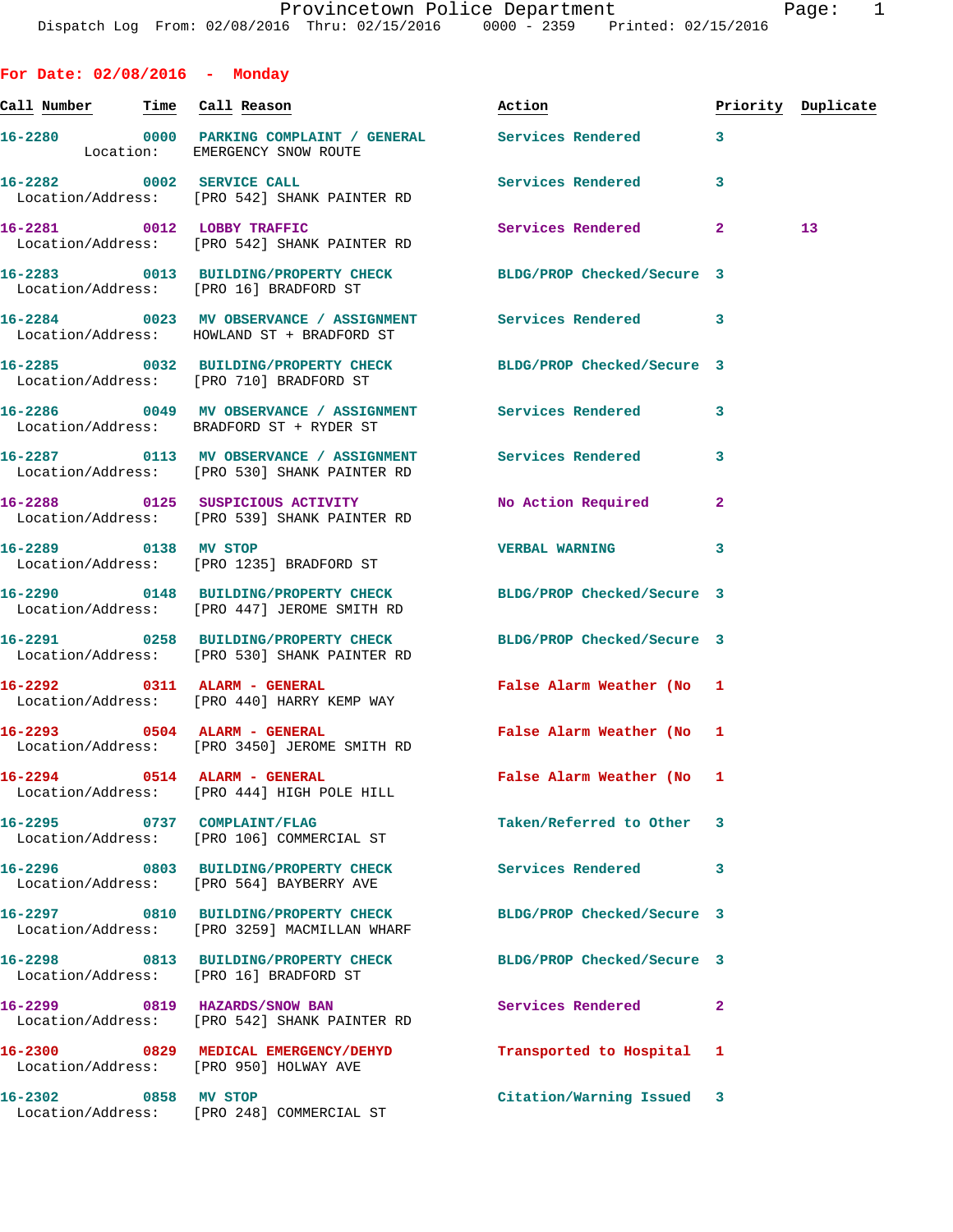|                                                                      | Provincetown Police Department<br>Dispatch Log From: 02/08/2016 Thru: 02/15/2016 0000 - 2359 Printed: 02/15/2016 |                            |                |
|----------------------------------------------------------------------|------------------------------------------------------------------------------------------------------------------|----------------------------|----------------|
|                                                                      | 16-2303 0931 RETURNED PROPERTY Services Rendered<br>Location/Address: [PRO 2580] ROUTE 6                         |                            | 3              |
|                                                                      | 16-2304 1037 911 GENERAL/TTY TEST CALL Services Rendered<br>Location/Address: [PRO 542] SHANK PAINTER RD         |                            | 1              |
|                                                                      | 16-2305 1116 SERVICE CALL<br>Location/Address: [PRO 542] SHANK PAINTER RD                                        | SPOKEN TO                  | 3              |
| 16-2306 1148 WIRES DOWN                                              | Location/Address: [PRO 3405] COMMERCIAL ST                                                                       | Taken/Referred to Other    | $\overline{2}$ |
| 16-2307 1205 MEDICAL EMERGENCY<br>Location/Address: SHANK PAINTER RD |                                                                                                                  | <b>SPOKEN TO</b>           | 1              |
| 16-2308 1230 ALARM - GENERAL<br>Location/Address: COMMERCIAL ST      |                                                                                                                  | False Alarm Weather (No    | 1              |
|                                                                      | 16-2310 1255 ALARM - FIRE<br>Location/Address: [PRO 3117] COMMERCIAL ST                                          | False Alarm Weather (No    | 1              |
| 16-2311 1313 WIRES DOWN<br>Location/Address: BRADFORD ST             |                                                                                                                  | Taken/Referred to Other    | $\mathbf{2}$   |
|                                                                      | 16-2312 1328 HAZARDS/POLE<br>Location/Address: [PRO 116] COMMERCIAL ST                                           | Taken/Referred to Other    | $\overline{2}$ |
|                                                                      | 16-2313 1449 ASSIST AGENCY / MUTUAL AID Services Rendered<br>Location/Address: [PRO 3259] MACMILLAN WHARF        |                            | 3              |
|                                                                      | 16-2314 1459 IRS SCAM CALL<br>Location/Address: [PRO 1023] NICKERSON ST                                          | Services Rendered          | $\mathbf{2}$   |
|                                                                      | 16-2315 1637 MV OBSERVANCE / ASSIGNMENT<br>Location/Address: HOWLAND ST + BRADFORD ST                            | <b>Services Rendered</b>   | 3              |
|                                                                      | 16-2316 1707 BUILDING/PROPERTY CHECK<br>Location/Address: [PRO 1638] COMMERCIAL ST                               | BLDG/PROP Checked/Secure 3 |                |
| 16-2317 1711 FOLLOW UP                                               | Location/Address: [PRO 3222] ALDEN ST                                                                            | <b>Services Rendered</b>   | $\overline{a}$ |
| 16-2318 1802 MV COMPLAINT                                            | Location/Address: [PRO 357] COMMERCIAL ST                                                                        | Could Not Locate           | $\mathbf{2}$   |
| 16-2319 1850 FOLLOW UP                                               | Location/Address: [PRO 3222] ALDEN ST                                                                            | No Action Required         | $\mathbf{2}$   |
|                                                                      | 16-2320 1856 BUILDING/PROPERTY CHECK<br>Location/Address: [PRO 2543] MACMILLAN WHARF                             | BLDG/PROP Checked/Secure 3 |                |
| 16-2321 2036 MV DISABLED                                             | Location/Address: [PRO 1550] COMMERCIAL ST                                                                       | Services Rendered          | $\mathbf{2}$   |
|                                                                      | 16-2323 2100 BUILDING/PROPERTY CHECK<br>Location/Address: [PRO 516] RACE POINT RD                                | BLDG/PROP Checked/Secure 3 |                |
|                                                                      | 16-2322 2220 BUILDING/PROPERTY CHECK<br>Location/Address: [PRO 75] CAPTAIN BERTIES WAY                           | <b>Services Rendered</b>   | 3              |
|                                                                      | 16-2324 2334 BUILDING/PROPERTY CHECK<br>Location/Address: [PRO 526] RYDER ST EXT                                 | Services Rendered          | 3              |
|                                                                      | 16-2326 2343 BUILDING/PROPERTY CHECK<br>Location/Address: [PRO 75] CAPTAIN BERTIES WAY                           | BLDG/PROP Checked/Secure 3 |                |
|                                                                      | 16-2325 2346 BUILDING/PROPERTY CHECK<br>Location/Address: [PRO 3314] COMMERCIAL ST                               | BLDG/PROP Checked/Secure 3 |                |

**For Date: 02/09/2016 - Tuesday**

Page: 2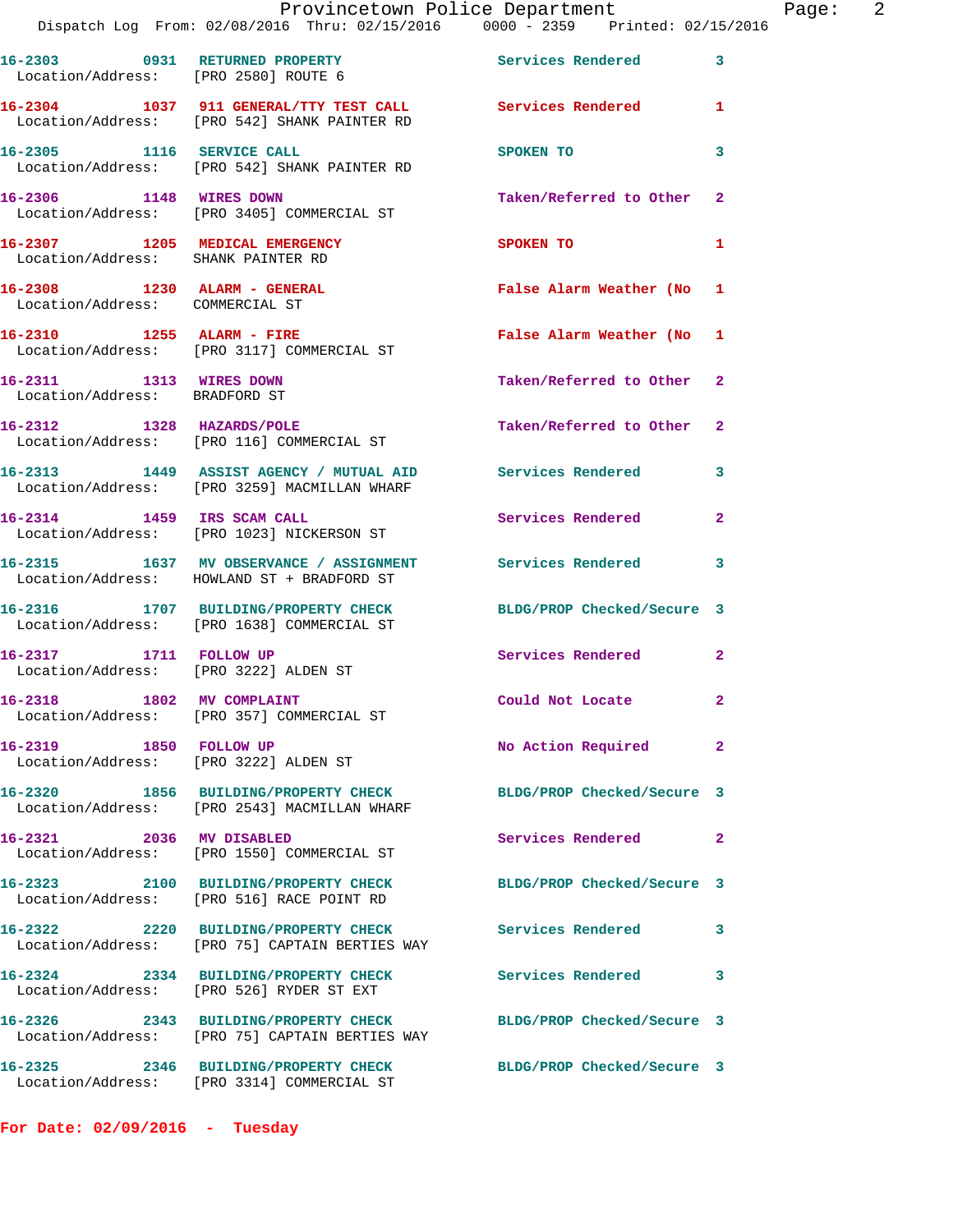|                                                            | 16-2327 0040 BUILDING/PROPERTY CHECK BLDG/PROP Checked/Secure 3<br>Location/Address: [PRO 1646] WINSLOW ST |                            |                |    |
|------------------------------------------------------------|------------------------------------------------------------------------------------------------------------|----------------------------|----------------|----|
|                                                            | 16-2328 0118 BUILDING/PROPERTY CHECK<br>Location/Address: [PRO 569] WINSLOW ST                             | BLDG/PROP Checked/Secure 3 |                |    |
|                                                            | 16-2329 0138 BUILDING/PROPERTY CHECK<br>Location/Address: [PRO 3259] MACMILLAN WHARF                       | BLDG/PROP Checked/Secure 3 |                |    |
|                                                            | 16-2330 0154 BUILDING/PROPERTY CHECK<br>Location/Address: [PRO 545] SHANK PAINTER RD                       | BLDG/PROP Checked/Secure 3 |                |    |
|                                                            | 16-2331 0233 BUILDING/PROPERTY CHECK<br>Location/Address: [PRO 530] SHANK PAINTER RD                       | BLDG/PROP Checked/Secure 3 |                |    |
|                                                            | 16-2332 0511 BUILDING/PROPERTY CHECK<br>Location/Address: [PRO 444] HIGH POLE HILL                         | BLDG/PROP Checked/Secure 3 |                |    |
|                                                            | 16-2333 0550 BUILDING/PROPERTY CHECK<br>Location/Address: [PRO 3609] COMMERCIAL ST                         | BLDG/PROP Checked/Secure 3 |                |    |
|                                                            | 16-2334 0607 LOBBY TRAFFIC<br>Location/Address: [PRO 542] SHANK PAINTER RD                                 | <b>Services Rendered</b>   | $\mathbf{2}$   | 15 |
| 16-2335 0653 THREATS                                       | Location/Address: [PRO 331] COMMERCIAL ST                                                                  | <b>VERBAL WARNING</b>      | $\mathbf{2}$   |    |
|                                                            | 16-2337 0745 COURT RUN<br>Location/Address: [PRO 542] SHANK PAINTER RD                                     | Services Rendered          | 3              |    |
|                                                            | 16-2336 0800 BUILDING/PROPERTY CHECK<br>Location/Address: [PRO 2898] JEROME SMITH RD                       | BLDG/PROP Checked/Secure 3 |                |    |
|                                                            | 16-2338 0812 AT SCHOOL<br>Location/Address: [PRO 569] WINSLOW ST                                           | <b>Services Rendered</b>   | 3              |    |
|                                                            | 16-2339 0815 BUILDING/PROPERTY CHECK<br>Location/Address: [PRO 2483] COMMERCIAL ST                         | Services Rendered          | 3              |    |
|                                                            | 16-2340 0818 BUILDING/PROPERTY CHECK<br>Location/Address: [PRO 2206] COMMERCIAL ST                         | <b>Services Rendered</b>   | 3              |    |
| 16-2341 0833 MV'S/SNOW BAN                                 | Location/Address: ALLERTON ST + COMMERCIAL ST                                                              | Services Rendered          | $\mathbf{2}$   | 20 |
|                                                            | 16-2342 1005 GENERAL ILLNESS/TRANSPORT<br>Location/Address: [PRO 3222] ALDEN ST                            | Transported to Hospital 1  |                |    |
|                                                            | 16-2343 1024 PARK, WALK & TALK<br>Location/Address: [PRO 105] COMMERCIAL ST                                | Services Rendered          | $\overline{a}$ |    |
|                                                            | 16-2345 1053 PARK, WALK & TALK<br>Location/Address: [PRO 488] MAYFLOWER ST                                 | Services Rendered          | $\mathbf{2}$   |    |
| 16-2346 1110 MV DISABLED<br>Location/Address: WINSTON AVE  |                                                                                                            | Services Rendered          | $\overline{a}$ |    |
| 16-2347 1117 TRAFFIC CONTROL<br>Location/Address: RYDER ST |                                                                                                            | <b>Services Rendered</b>   | 3              |    |
| Location/Address: STANDISH ST                              | 16-2348 1139 TRAFFIC CONTROL                                                                               | Services Rendered          | 3              |    |
|                                                            | 16-2351 1214 BUILDING/PROPERTY CHECK<br>Location/Address: [PRO 2494] BRADFORD ST                           | BLDG/PROP Checked/Secure 3 |                |    |
|                                                            | 16-2352 1256 MEDICAL EMERGENCY<br>Location/Address: [PRO 744] BRADFORD ST                                  | <b>PATIENT REFUSAL</b>     | 1              |    |
| 16-2353 1451 RENTAL SCAM                                   |                                                                                                            | Services Rendered          | $\mathbf{2}$   |    |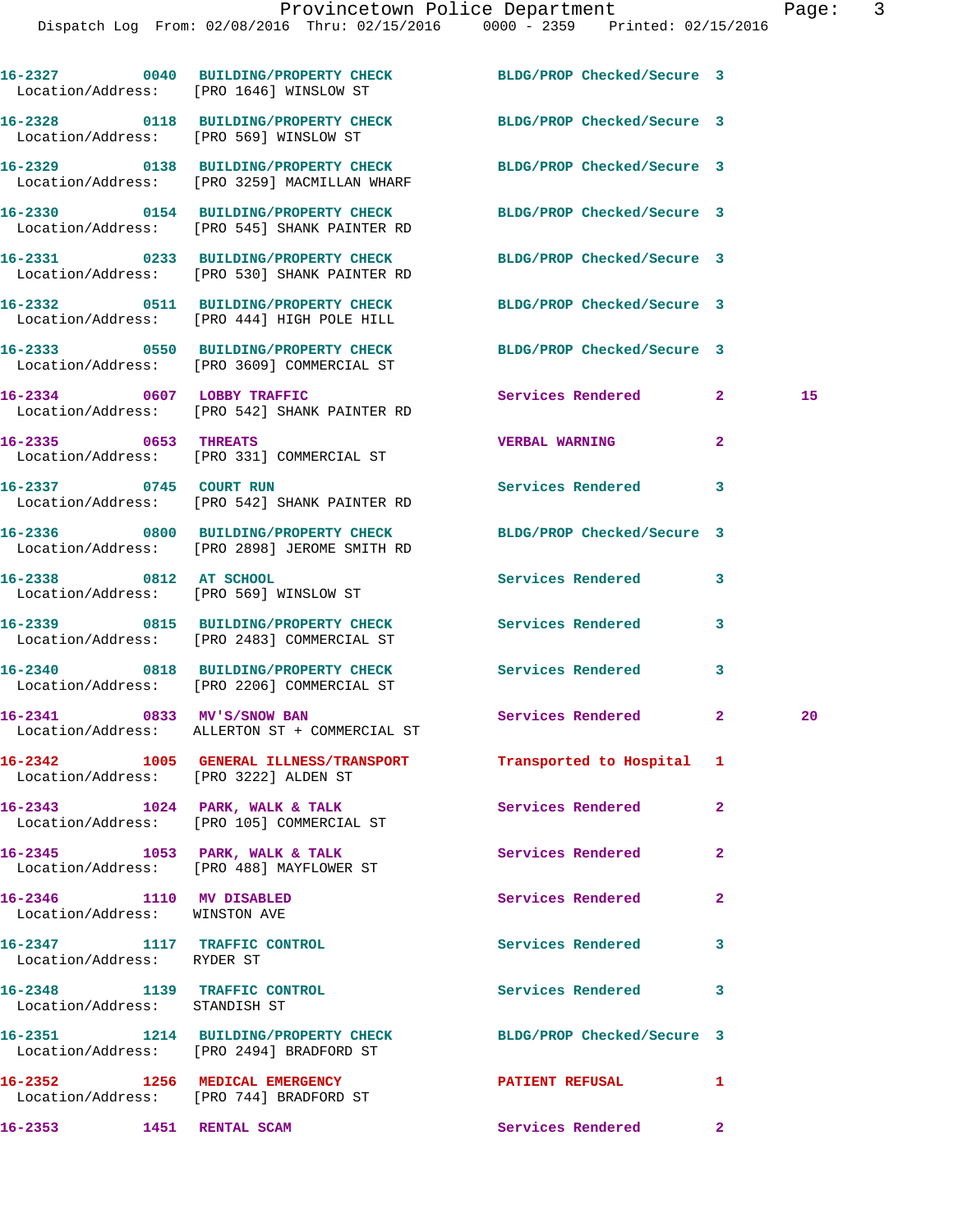|                                                             | Dispatch Log From: 02/08/2016 Thru: 02/15/2016 0000 - 2359 Printed: 02/15/2016                                  | Provincetown Police Department |              | Page: 4 |  |
|-------------------------------------------------------------|-----------------------------------------------------------------------------------------------------------------|--------------------------------|--------------|---------|--|
|                                                             | Location/Address: [PRO 2281] COMMERCIAL ST                                                                      |                                |              |         |  |
|                                                             | 16-2354 1502 911 GENERAL<br>Location/Address: [PRO 3222] ALDEN ST                                               | Services Rendered 1            |              |         |  |
|                                                             | 16-2355 1600 BUILDING/PROPERTY CHECK BLDG/PROP Checked/Secure 3<br>Location/Address: [PRO 16] BRADFORD ST       |                                |              |         |  |
| Location/Address: [WEL] MOSES WAY                           | 16-2356 1627 ASSIST AGENCY / TRURO PD Taken/Referred to Other 3                                                 |                                |              |         |  |
|                                                             | 16-2357 1633 MV OBSERVANCE / ASSIGNMENT No Action Required 3<br>Location/Address: SHANK PAINTER RD + BROWNE ST  |                                |              |         |  |
|                                                             | 16-2358 1656 ASSIST CITIZEN 5ervices Rendered 3<br>Location/Address: [PRO 781] CAPTAIN BERTIES WAY              |                                |              |         |  |
|                                                             | 16-2359 1705 BUILDING/PROPERTY CHECK BLDG/PROP Checked/Secure 3<br>Location/Address: [PRO 2206] COMMERCIAL ST   |                                |              |         |  |
|                                                             | 16-2360 1711 MV COMPLAINT-LOCKOUT Services Rendered 2<br>Location/Address: CEMETERY RD + WAREHAM ST             |                                |              |         |  |
|                                                             | 16-2361 1731 BUILDING/PROPERTY CHECK BLDG/PROP Checked/Secure 3<br>Location/Address: [PRO 1638] COMMERCIAL ST   |                                |              |         |  |
|                                                             | 16-2362 1750 MV OBSERVANCE / ASSIGNMENT No Action Required 3<br>Location/Address: [PRO 3440] ROUTE 6            |                                |              |         |  |
| 16-2363 1808 MV STOP<br>Location/Address: [PRO 521] ROUTE 6 |                                                                                                                 | <b>VERBAL WARNING</b>          | 3            |         |  |
|                                                             | 16-2364 1843 911 GENERAL-TTY TEST CALL No Action Required 1<br>Location/Address: [PRO 542] SHANK PAINTER RD     |                                |              |         |  |
|                                                             | 16-2365 1934 BAR CHECK<br>Location/Address: [PRO 356] COMMERCIAL ST                                             | LICENSING/NO ACTION            | $\mathbf{2}$ |         |  |
|                                                             | 16-2366 1945 MV OBSERVANCE / ASSIGNMENT No Action Required<br>Location/Address: BRADFORD ST + STANDISH ST       |                                | 3            |         |  |
|                                                             | 16-2367 2031 BUILDING/PROPERTY CHECK BLDG/PROP Checked/Secure 3<br>Location/Address: [PRO 182] COMMERCIAL ST    |                                |              |         |  |
| 16-2368 2100 COMPLAINT                                      | Location/Address: [PRO 399] COMMERCIAL ST                                                                       | Services Rendered              | 3            |         |  |
| 16-2369 2154 MV STOP                                        | Location/Address: ROUTE 6 + HOWLAND ST                                                                          | <b>VERBAL WARNING</b>          | 3            |         |  |
|                                                             | 16-2370 2338 BUILDING/PROPERTY CHECK Services Rendered<br>Location/Address: [PRO 2483] COMMERCIAL ST            |                                | 3            |         |  |
|                                                             | 16-2371 2343 MV OBSERVANCE / ASSIGNMENT Services Rendered<br>Location/Address: [PRO 94] BRADFORD ST             |                                | 3            |         |  |
|                                                             | 16-2372 2349 BUILDING/PROPERTY CHECK Services Rendered 3<br>Location/Address: [PRO 2499] RACE POINT RD          |                                |              |         |  |
| For Date: $02/10/2016$ - Wednesday                          |                                                                                                                 |                                |              |         |  |
|                                                             | 16-2373 0002 LOBBY TRAFFIC<br>Location/Address: [PRO 542] SHANK PAINTER RD                                      | Services Rendered 2            |              | 15      |  |
|                                                             | 16-2374 0002 BUILDING/PROPERTY CHECK BLDG/PROP Checked/Secure 3<br>Location/Address: [PRO 530] SHANK PAINTER RD |                                |              |         |  |
|                                                             | 16-2375 0031 MV OBSERVANCE / ASSIGNMENT Services Rendered 3<br>Location/Address: [PRO 106] COMMERCIAL ST        |                                |              |         |  |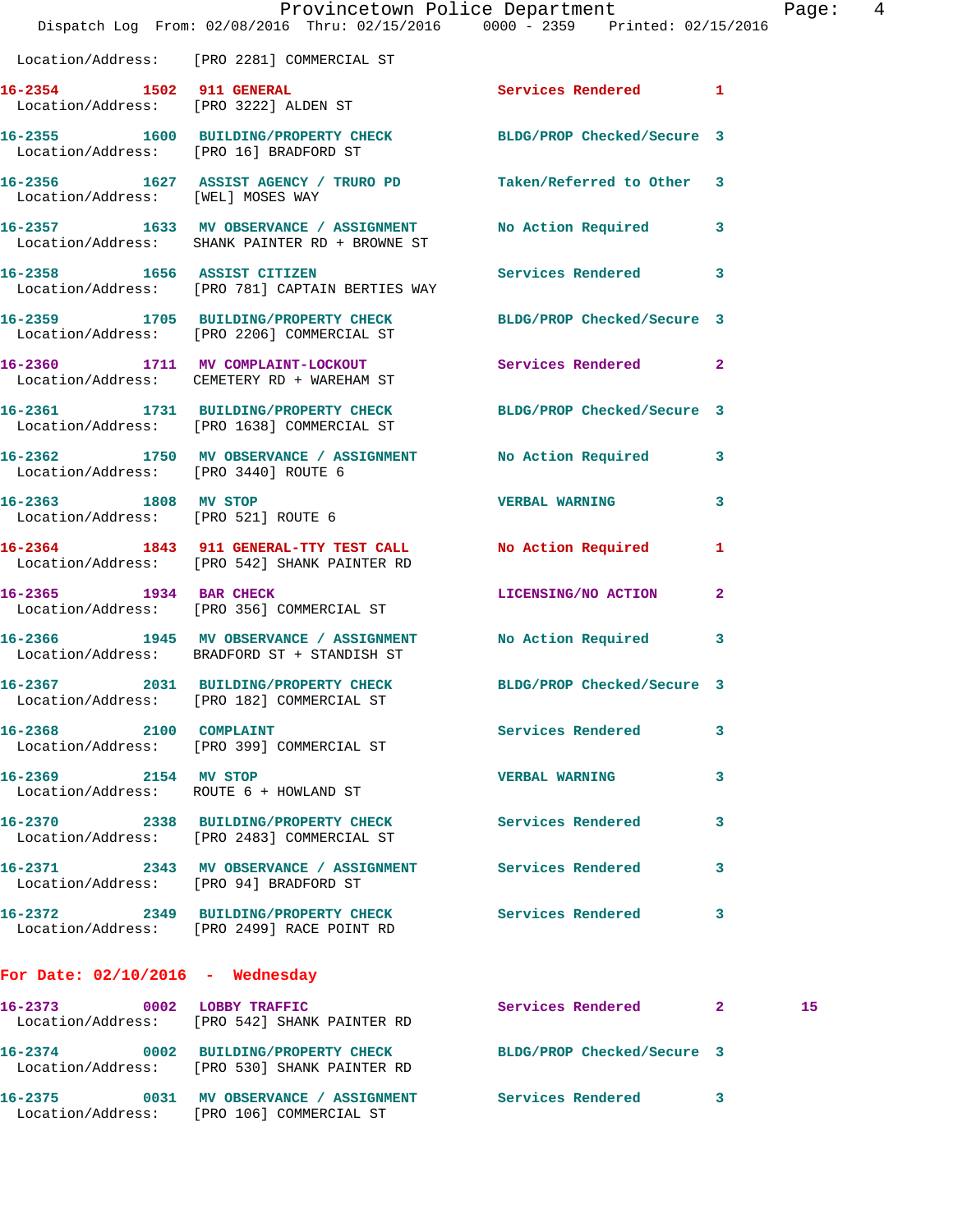|                                                                   | Provincetown Police Department<br>Dispatch Log From: 02/08/2016 Thru: 02/15/2016 0000 - 2359 Printed: 02/15/2016 |                            |   |
|-------------------------------------------------------------------|------------------------------------------------------------------------------------------------------------------|----------------------------|---|
|                                                                   | 16-2376 0039 MV OBSERVANCE / ASSIGNMENT No Action Required<br>Location/Address: BRADFORD ST + RYDER ST           |                            | 3 |
|                                                                   | 16-2377 0043 BUILDING/PROPERTY CHECK BLDG/PROP Checked/Secure 3<br>Location/Address: [PRO 1780] JOHNSON ST       |                            |   |
|                                                                   | 16-2378 0047 BUILDING/PROPERTY CHECK<br>Location/Address: [PRO 2500] COMMERCIAL ST                               | Services Rendered          | 3 |
|                                                                   | 16-2379 		 0059 MV OBSERVANCE / ASSIGNMENT Services Rendered<br>Location/Address: [PRO 2489] BRADFORD ST         |                            | 3 |
|                                                                   | 16-2380  0120 MV OBSERVANCE / ASSIGNMENT Services Rendered<br>Location/Address: HOWLAND ST + BRADFORD ST         |                            | 3 |
|                                                                   | 16-2381   0121 MV OBSERVANCE / ASSIGNMENT   Services Rendered<br>Location/Address: [PRO 3430] COMMERCIAL ST      |                            | 3 |
|                                                                   | 16-2382 0151 BUILDING/PROPERTY CHECK<br>Location/Address: [PRO 1778] SHANK PAINTER RD                            | <b>Services Rendered</b>   | 3 |
|                                                                   | 16-2383 0155 BUILDING/PROPERTY CHECK<br>Location/Address: [PRO 519] RACE POINT RD                                | BLDG/PROP Checked/Secure 3 |   |
|                                                                   | 16-2384 0209 BUILDING/PROPERTY CHECK BLDG/PROP Checked/Secure 3<br>Location/Address: [PRO 2543] MACMILLAN WHARF  |                            |   |
|                                                                   | 16-2385 0227 BUILDING/PROPERTY CHECK<br>Location/Address: [PRO 75] CAPTAIN BERTIES WAY                           | <b>Services Rendered</b>   | 3 |
|                                                                   | 16-2386 0250 BUILDING/PROPERTY CHECK<br>Location/Address: [PRO 3609] COMMERCIAL ST                               | BLDG/PROP Checked/Secure 3 |   |
|                                                                   | 16-2387 0409 BUILDING/PROPERTY CHECK<br>Location/Address: [PRO 182] COMMERCIAL ST                                | BLDG/PROP Checked/Secure 3 |   |
| Location/Address: [PRO 2519] ROUTE 6                              | 16-2388 6520 MV OBSERVANCE / ASSIGNMENT Services Rendered                                                        |                            | 3 |
|                                                                   | 16-2389 0524 BUILDING/PROPERTY CHECK<br>Location/Address: [PRO 2206] COMMERCIAL ST                               | <b>Services Rendered</b>   | 3 |
|                                                                   | 16-2390 0552 BUILDING/PROPERTY CHECK<br>Location/Address: [PRO 440] HARRY KEMP WAY                               | BLDG/PROP Checked/Secure 3 |   |
|                                                                   | 16-2392 0603 MV OBSERVANCE / ASSIGNMENT No Action Required<br>Location/Address: [PRO 3912] SHANK PAINTER RD      |                            | 3 |
|                                                                   | 16-2391 0604 BUILDING/PROPERTY CHECK<br>Location/Address: [PRO 433] RYDER ST EXT                                 | BLDG/PROP Checked/Secure 3 |   |
|                                                                   | 16-2393 0623 TTY TEST CALL<br>Location/Address: [PRO 542] SHANK PAINTER RD                                       | <b>Services Rendered</b>   | 1 |
| 16-2394 0703 BURGLAR ALARM                                        | Location/Address: [PRO 196] COMMERCIAL ST                                                                        | False Alarm                | 1 |
| Location/Address: [PRO 571] ALDEN ST                              | 16-2395 0721 BUILDING/PROPERTY CHECK                                                                             | BLDG/PROP Checked/Secure 3 |   |
|                                                                   | 16-2396 0733 BUILDING/PROPERTY CHECK Services Rendered<br>Location/Address: [PRO 2483] COMMERCIAL ST             |                            | 3 |
|                                                                   | 16-2397 0747 BUILDING/PROPERTY CHECK BLDG/PROP Checked/Secure 3<br>Location/Address: [PRO 2898] JEROME SMITH RD  |                            |   |
| 16-2398 0752 VERBAL SPEED<br>Location/Address: [PRO 2513] ROUTE 6 |                                                                                                                  | <b>VERBAL WARNING</b>      | 3 |
|                                                                   | 16-2399                0756     MV OBSERVANCE / ASSIGNMENT                 Services Rendered                     |                            | 3 |

Location/Address: [PRO 2521] ROUTE 6

Page: 5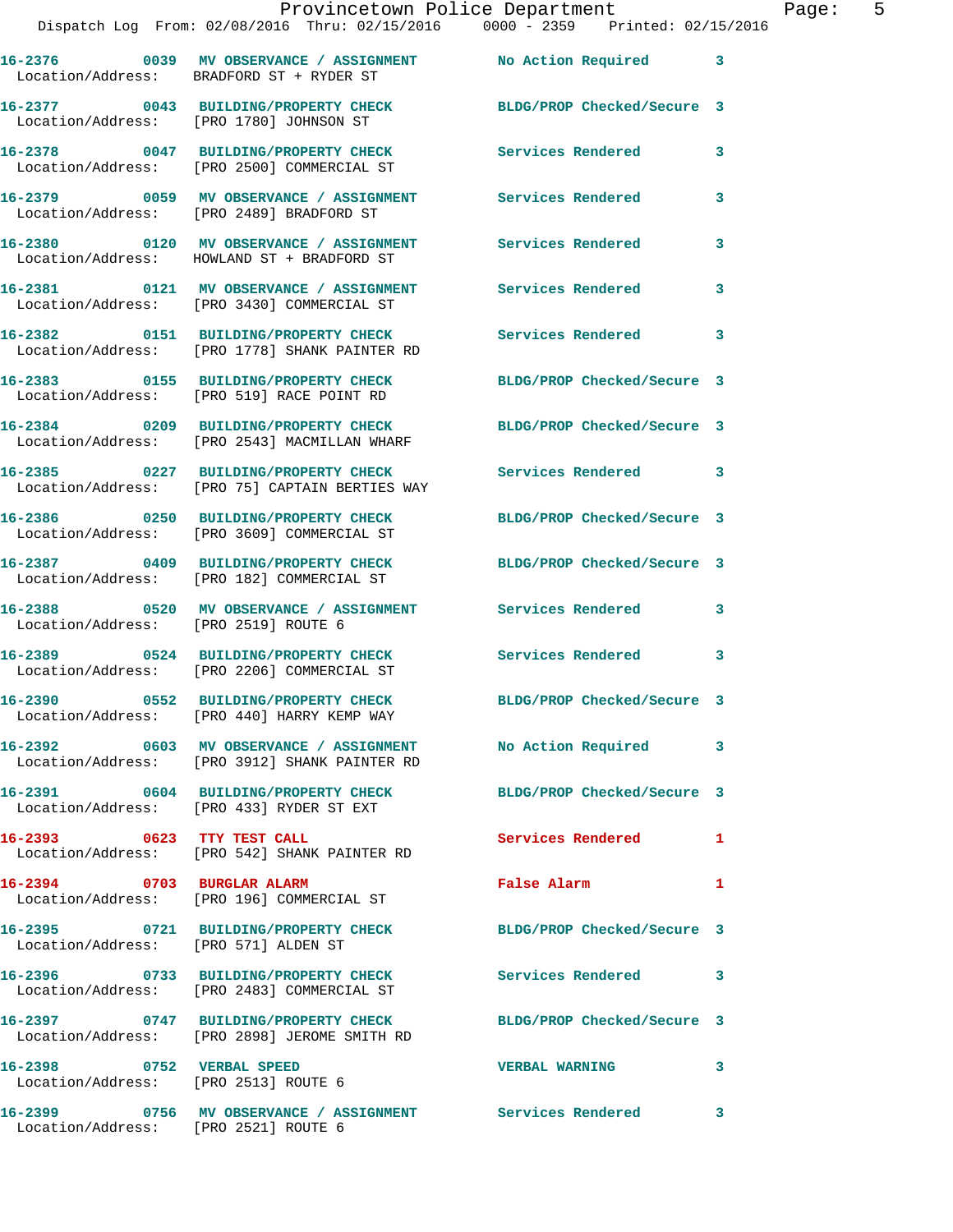Dispatch Log From: 02/08/2016 Thru: 02/15/2016 0000 - 2359 Printed: 02/15/2016

**16-2403 0802 SERVICE CALL Services Rendered 3**  Location/Address: [PRO 2647] SHANK PAINTER RD **16-2400 0803 VERBAL SPEED VERBAL WARNING 3**  Location/Address: [PRO 2513] ROUTE 6 **16-2401 0810 AT SCHOOL Services Rendered 3**  Location/Address: [PRO 569] WINSLOW ST **16-2402 0819 VERBAL SPEED VERBAL WARNING 3**  Location/Address: [PRO 2513] ROUTE 6 **16-2404 0826 MEDICAL EMERGENCY Services Rendered 1**  Location/Address: [PRO 2101] SNAIL RD **16-2405 0854 MV OBSERVANCE / ASSIGNMENT Services Rendered 3**  Location/Address: [PRO 2489] BRADFORD ST **16-2406 0916 FRACTURE/TRANSPORT Transported to Hospital 1**  Location/Address: [PRO 440] HARRY KEMP WAY **16-2409 0951 BUILDING/PROPERTY CHECK Services Rendered 3**  Location/Address: [PRO 3430] COMMERCIAL ST **16-2410 0956 BUILDING/PROPERTY CHECK BLDG/PROP Checked/Secure 3**  Location/Address: [PRO 3287] ROUTE 6 **16-2411 0956 SERVICE CALL SPOKEN TO 3**  Location/Address: [PRO 2645] SHANK PAINTER RD **16-2412 1002 WELL-BEING CHECK Services Rendered 3**  Location/Address: [PRO 1158] WINSLOW ST **16-2413 1039 PARK, WALK & TALK Services Rendered 2**  Location/Address: [PRO 537] SHANK PAINTER RD **16-2415 1044 BUILDING/PROPERTY CHECK Services Rendered 3**  Location/Address: [PRO 2977] COMMERCIAL ST **16-2414 1047 SERVICE CALL Services Rendered 3**  Location/Address: [PRO 175] COMMERCIAL ST **16-2416 1054 PET PANTRY Services Rendered 3**  Location/Address: [PRO 3296] SHANK PAINTER RD **16-2417 1107 MV OBSERVANCE / ASSIGNMENT Services Rendered 3**  Location/Address: [PRO 106] COMMERCIAL ST **16-2418 1127 PARKED MV COMPLAINT Services Rendered 2**  Location/Address: ALDEN ST + BRADFORD ST **16-2419 1144 ITEMS STOLEN Services Rendered 2**  Location/Address: [PRO 569] WINSLOW ST **16-2420 1151 DOCTOR-ORDERED TRANSPORT Transported to Hospital 1**  Location/Address: [PRO 440] HARRY KEMP WAY **16-2421 1418 MV ACCIDENT Services Rendered 1**  Location/Address: [PRO 2558] BRADFORD ST Refer To Accident: 16-3-AC **16-2422 1434 PARKED MV COMPLAINT Unfounded 2**  Location/Address: FRANKLIN ST + RACE RD **16-2423 1440 COMPLAINT GONE ON ARRIVAL 3**  Location/Address: CONWAY ST **16-2425 1540 RENTAL SCAM Services Rendered 2**  Location/Address: [PRO 2408] STANDISH ST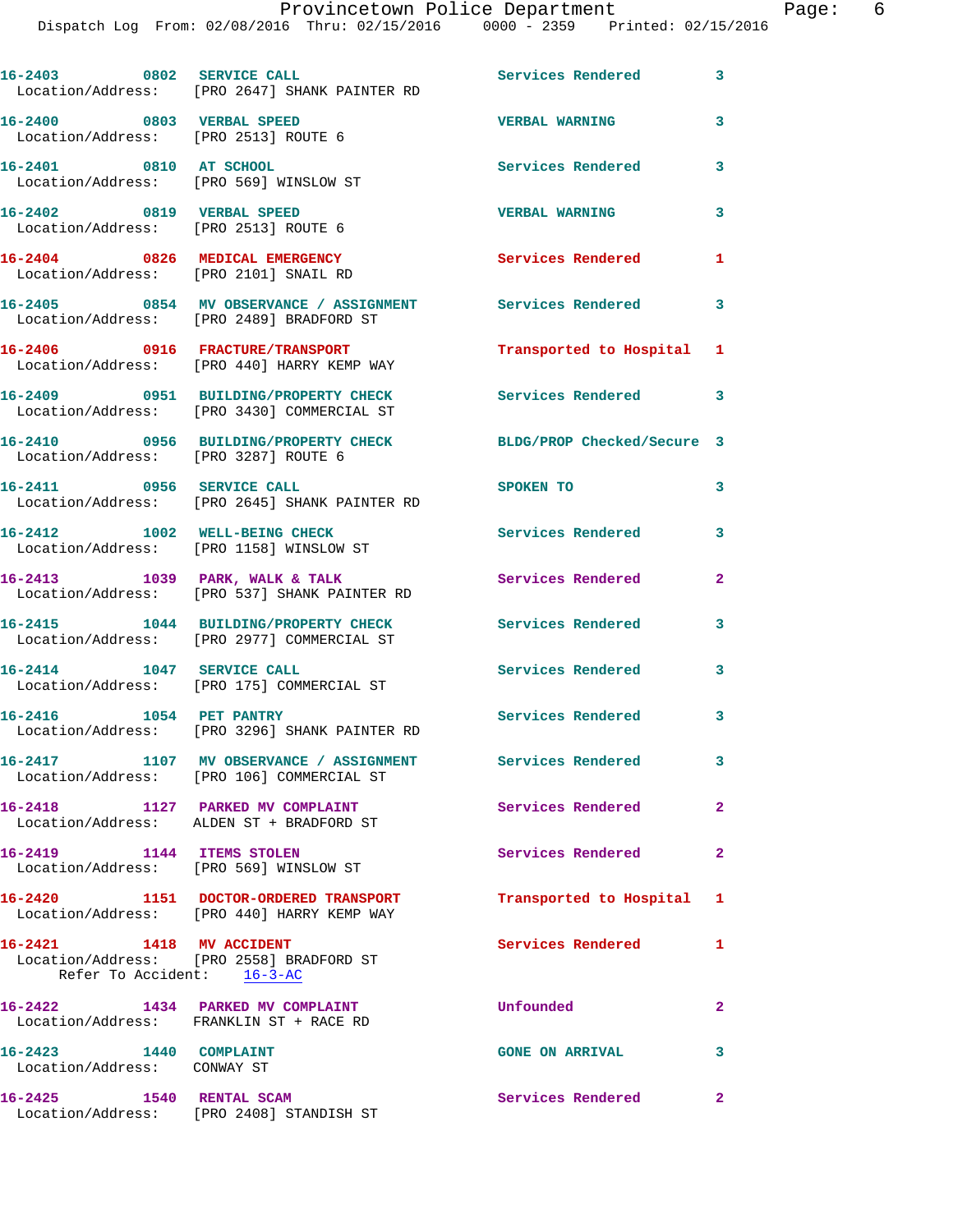|                                                                                                                                                                                                                                                                                                                                                                                                                                                                                                                                                                                                                                                                                                                                                                                                                                                                                                                                                                                                                        | Page:                                                                                                                                                                                                                                                                                                                                                                                                                                                                                                                                                                                                                                               | 7                                                                                                                                                                                                                                                                                                                                                                                                                                                                                                                                                                                                                                                                                                                                                                                                                                                                                                                                                                                   |
|------------------------------------------------------------------------------------------------------------------------------------------------------------------------------------------------------------------------------------------------------------------------------------------------------------------------------------------------------------------------------------------------------------------------------------------------------------------------------------------------------------------------------------------------------------------------------------------------------------------------------------------------------------------------------------------------------------------------------------------------------------------------------------------------------------------------------------------------------------------------------------------------------------------------------------------------------------------------------------------------------------------------|-----------------------------------------------------------------------------------------------------------------------------------------------------------------------------------------------------------------------------------------------------------------------------------------------------------------------------------------------------------------------------------------------------------------------------------------------------------------------------------------------------------------------------------------------------------------------------------------------------------------------------------------------------|-------------------------------------------------------------------------------------------------------------------------------------------------------------------------------------------------------------------------------------------------------------------------------------------------------------------------------------------------------------------------------------------------------------------------------------------------------------------------------------------------------------------------------------------------------------------------------------------------------------------------------------------------------------------------------------------------------------------------------------------------------------------------------------------------------------------------------------------------------------------------------------------------------------------------------------------------------------------------------------|
|                                                                                                                                                                                                                                                                                                                                                                                                                                                                                                                                                                                                                                                                                                                                                                                                                                                                                                                                                                                                                        |                                                                                                                                                                                                                                                                                                                                                                                                                                                                                                                                                                                                                                                     |                                                                                                                                                                                                                                                                                                                                                                                                                                                                                                                                                                                                                                                                                                                                                                                                                                                                                                                                                                                     |
|                                                                                                                                                                                                                                                                                                                                                                                                                                                                                                                                                                                                                                                                                                                                                                                                                                                                                                                                                                                                                        |                                                                                                                                                                                                                                                                                                                                                                                                                                                                                                                                                                                                                                                     |                                                                                                                                                                                                                                                                                                                                                                                                                                                                                                                                                                                                                                                                                                                                                                                                                                                                                                                                                                                     |
|                                                                                                                                                                                                                                                                                                                                                                                                                                                                                                                                                                                                                                                                                                                                                                                                                                                                                                                                                                                                                        |                                                                                                                                                                                                                                                                                                                                                                                                                                                                                                                                                                                                                                                     |                                                                                                                                                                                                                                                                                                                                                                                                                                                                                                                                                                                                                                                                                                                                                                                                                                                                                                                                                                                     |
|                                                                                                                                                                                                                                                                                                                                                                                                                                                                                                                                                                                                                                                                                                                                                                                                                                                                                                                                                                                                                        |                                                                                                                                                                                                                                                                                                                                                                                                                                                                                                                                                                                                                                                     |                                                                                                                                                                                                                                                                                                                                                                                                                                                                                                                                                                                                                                                                                                                                                                                                                                                                                                                                                                                     |
|                                                                                                                                                                                                                                                                                                                                                                                                                                                                                                                                                                                                                                                                                                                                                                                                                                                                                                                                                                                                                        |                                                                                                                                                                                                                                                                                                                                                                                                                                                                                                                                                                                                                                                     |                                                                                                                                                                                                                                                                                                                                                                                                                                                                                                                                                                                                                                                                                                                                                                                                                                                                                                                                                                                     |
|                                                                                                                                                                                                                                                                                                                                                                                                                                                                                                                                                                                                                                                                                                                                                                                                                                                                                                                                                                                                                        |                                                                                                                                                                                                                                                                                                                                                                                                                                                                                                                                                                                                                                                     |                                                                                                                                                                                                                                                                                                                                                                                                                                                                                                                                                                                                                                                                                                                                                                                                                                                                                                                                                                                     |
|                                                                                                                                                                                                                                                                                                                                                                                                                                                                                                                                                                                                                                                                                                                                                                                                                                                                                                                                                                                                                        |                                                                                                                                                                                                                                                                                                                                                                                                                                                                                                                                                                                                                                                     |                                                                                                                                                                                                                                                                                                                                                                                                                                                                                                                                                                                                                                                                                                                                                                                                                                                                                                                                                                                     |
|                                                                                                                                                                                                                                                                                                                                                                                                                                                                                                                                                                                                                                                                                                                                                                                                                                                                                                                                                                                                                        |                                                                                                                                                                                                                                                                                                                                                                                                                                                                                                                                                                                                                                                     |                                                                                                                                                                                                                                                                                                                                                                                                                                                                                                                                                                                                                                                                                                                                                                                                                                                                                                                                                                                     |
|                                                                                                                                                                                                                                                                                                                                                                                                                                                                                                                                                                                                                                                                                                                                                                                                                                                                                                                                                                                                                        |                                                                                                                                                                                                                                                                                                                                                                                                                                                                                                                                                                                                                                                     |                                                                                                                                                                                                                                                                                                                                                                                                                                                                                                                                                                                                                                                                                                                                                                                                                                                                                                                                                                                     |
|                                                                                                                                                                                                                                                                                                                                                                                                                                                                                                                                                                                                                                                                                                                                                                                                                                                                                                                                                                                                                        |                                                                                                                                                                                                                                                                                                                                                                                                                                                                                                                                                                                                                                                     |                                                                                                                                                                                                                                                                                                                                                                                                                                                                                                                                                                                                                                                                                                                                                                                                                                                                                                                                                                                     |
|                                                                                                                                                                                                                                                                                                                                                                                                                                                                                                                                                                                                                                                                                                                                                                                                                                                                                                                                                                                                                        |                                                                                                                                                                                                                                                                                                                                                                                                                                                                                                                                                                                                                                                     |                                                                                                                                                                                                                                                                                                                                                                                                                                                                                                                                                                                                                                                                                                                                                                                                                                                                                                                                                                                     |
|                                                                                                                                                                                                                                                                                                                                                                                                                                                                                                                                                                                                                                                                                                                                                                                                                                                                                                                                                                                                                        |                                                                                                                                                                                                                                                                                                                                                                                                                                                                                                                                                                                                                                                     |                                                                                                                                                                                                                                                                                                                                                                                                                                                                                                                                                                                                                                                                                                                                                                                                                                                                                                                                                                                     |
|                                                                                                                                                                                                                                                                                                                                                                                                                                                                                                                                                                                                                                                                                                                                                                                                                                                                                                                                                                                                                        |                                                                                                                                                                                                                                                                                                                                                                                                                                                                                                                                                                                                                                                     |                                                                                                                                                                                                                                                                                                                                                                                                                                                                                                                                                                                                                                                                                                                                                                                                                                                                                                                                                                                     |
|                                                                                                                                                                                                                                                                                                                                                                                                                                                                                                                                                                                                                                                                                                                                                                                                                                                                                                                                                                                                                        |                                                                                                                                                                                                                                                                                                                                                                                                                                                                                                                                                                                                                                                     |                                                                                                                                                                                                                                                                                                                                                                                                                                                                                                                                                                                                                                                                                                                                                                                                                                                                                                                                                                                     |
|                                                                                                                                                                                                                                                                                                                                                                                                                                                                                                                                                                                                                                                                                                                                                                                                                                                                                                                                                                                                                        | 20                                                                                                                                                                                                                                                                                                                                                                                                                                                                                                                                                                                                                                                  |                                                                                                                                                                                                                                                                                                                                                                                                                                                                                                                                                                                                                                                                                                                                                                                                                                                                                                                                                                                     |
|                                                                                                                                                                                                                                                                                                                                                                                                                                                                                                                                                                                                                                                                                                                                                                                                                                                                                                                                                                                                                        |                                                                                                                                                                                                                                                                                                                                                                                                                                                                                                                                                                                                                                                     |                                                                                                                                                                                                                                                                                                                                                                                                                                                                                                                                                                                                                                                                                                                                                                                                                                                                                                                                                                                     |
|                                                                                                                                                                                                                                                                                                                                                                                                                                                                                                                                                                                                                                                                                                                                                                                                                                                                                                                                                                                                                        |                                                                                                                                                                                                                                                                                                                                                                                                                                                                                                                                                                                                                                                     |                                                                                                                                                                                                                                                                                                                                                                                                                                                                                                                                                                                                                                                                                                                                                                                                                                                                                                                                                                                     |
|                                                                                                                                                                                                                                                                                                                                                                                                                                                                                                                                                                                                                                                                                                                                                                                                                                                                                                                                                                                                                        |                                                                                                                                                                                                                                                                                                                                                                                                                                                                                                                                                                                                                                                     |                                                                                                                                                                                                                                                                                                                                                                                                                                                                                                                                                                                                                                                                                                                                                                                                                                                                                                                                                                                     |
|                                                                                                                                                                                                                                                                                                                                                                                                                                                                                                                                                                                                                                                                                                                                                                                                                                                                                                                                                                                                                        |                                                                                                                                                                                                                                                                                                                                                                                                                                                                                                                                                                                                                                                     |                                                                                                                                                                                                                                                                                                                                                                                                                                                                                                                                                                                                                                                                                                                                                                                                                                                                                                                                                                                     |
|                                                                                                                                                                                                                                                                                                                                                                                                                                                                                                                                                                                                                                                                                                                                                                                                                                                                                                                                                                                                                        |                                                                                                                                                                                                                                                                                                                                                                                                                                                                                                                                                                                                                                                     |                                                                                                                                                                                                                                                                                                                                                                                                                                                                                                                                                                                                                                                                                                                                                                                                                                                                                                                                                                                     |
|                                                                                                                                                                                                                                                                                                                                                                                                                                                                                                                                                                                                                                                                                                                                                                                                                                                                                                                                                                                                                        |                                                                                                                                                                                                                                                                                                                                                                                                                                                                                                                                                                                                                                                     |                                                                                                                                                                                                                                                                                                                                                                                                                                                                                                                                                                                                                                                                                                                                                                                                                                                                                                                                                                                     |
|                                                                                                                                                                                                                                                                                                                                                                                                                                                                                                                                                                                                                                                                                                                                                                                                                                                                                                                                                                                                                        |                                                                                                                                                                                                                                                                                                                                                                                                                                                                                                                                                                                                                                                     |                                                                                                                                                                                                                                                                                                                                                                                                                                                                                                                                                                                                                                                                                                                                                                                                                                                                                                                                                                                     |
|                                                                                                                                                                                                                                                                                                                                                                                                                                                                                                                                                                                                                                                                                                                                                                                                                                                                                                                                                                                                                        |                                                                                                                                                                                                                                                                                                                                                                                                                                                                                                                                                                                                                                                     |                                                                                                                                                                                                                                                                                                                                                                                                                                                                                                                                                                                                                                                                                                                                                                                                                                                                                                                                                                                     |
|                                                                                                                                                                                                                                                                                                                                                                                                                                                                                                                                                                                                                                                                                                                                                                                                                                                                                                                                                                                                                        |                                                                                                                                                                                                                                                                                                                                                                                                                                                                                                                                                                                                                                                     |                                                                                                                                                                                                                                                                                                                                                                                                                                                                                                                                                                                                                                                                                                                                                                                                                                                                                                                                                                                     |
| <b>VERBAL WARNING</b>                                                                                                                                                                                                                                                                                                                                                                                                                                                                                                                                                                                                                                                                                                                                                                                                                                                                                                                                                                                                  |                                                                                                                                                                                                                                                                                                                                                                                                                                                                                                                                                                                                                                                     |                                                                                                                                                                                                                                                                                                                                                                                                                                                                                                                                                                                                                                                                                                                                                                                                                                                                                                                                                                                     |
| Location/Address: SANDY HILL LN<br>Location/Address: ALDEN ST<br>16-2430 1707 ASSIST CITIZEN<br>Location/Address: [PRO 617] BRADFORD ST<br>Location/Address: [PRO 105] COMMERCIAL ST<br>Location/Address: COMMERCIAL ST<br>Location/Address: [PRO 2481] TREMONT ST<br>16-2435 1841 COMPLAINT<br>Location/Address: [PRO 1735] FISHBURN CT<br>Location/Address: [PRO 519] RACE POINT RD<br>Location/Address: [PRO 33] BRADFORD ST<br>Location/Address: [PRO 3287] ROUTE 6<br>16-2440 2259 LOBBY TRAFFIC<br>Location/Address: [PRO 542] SHANK PAINTER RD<br>Location/Address: [PRO 3033] COMMERCIAL ST<br>Location/Address: [PRO 2483] COMMERCIAL ST<br>Location/Address: [PRO 94] BRADFORD ST<br>For Date: $02/11/2016$ - Thursday<br>Location/Address: [PRO 2489] BRADFORD ST<br>Location/Address: [PRO 175] COMMERCIAL ST<br>Location/Address: [PRO 1638] COMMERCIAL ST<br>Location/Address: [PRO 526] RYDER ST EXT<br>Location/Address: BRADFORD ST<br>16-2450 0106 MV STOP<br>Location/Address: [PRO 43] BRADFORD ST | 16-2426 1615 PARK, WALK & TALK CHARA Services Rendered Location/Address: [PRO 204] COMMERCIAL ST<br>16-2428 1657 MV OBSERVANCE / ASSIGNMENT Services Rendered<br>Location/Address: [PRO 3430] COMMERCIAL ST<br>16-2429 1700 COMPLAINT-IRS SCAM Services Rendered<br>Services Rendered<br>16-2431 1724 PARK, WALK & TALK Services Rendered<br>16-2432 1743 LARCENY AND/OR PROPERTY DAMAGE Investigated<br>16-2442 2338 BUILDING/PROPERTY CHECK Services Rendered<br>16-2443 2352 MV OBSERVANCE / ASSIGNMENT Services Rendered<br>16-2448 0037 BUILDING/PROPERTY CHECK Services Rendered<br>16-2449 0059 MV OBSERVANCE / ASSIGNMENT Services Rendered | Provincetown Police Department<br>Dispatch Log From: 02/08/2016 Thru: 02/15/2016 0000 - 2359 Printed: 02/15/2016<br>$\overline{2}$<br>16-2427 1646 COMPLAINT-IRS SCAM Services Rendered 3<br>3<br>3<br>3<br>$\mathbf{2}$<br>$\mathbf{2}$<br>16-2434 1759 BUILDING/PROPERTY CHECK BLDG/PROP Checked/Secure 3<br>Services Rendered 3<br>16-2436 1928 BUILDING/PROPERTY CHECK BLDG/PROP Checked/Secure 3<br>16-2437 1956 BUILDING/PROPERTY CHECK BLDG/PROP Checked/Secure 3<br>16-2438 2115 BUILDING/PROPERTY CHECK BLDG/PROP Checked/Secure 3<br>Location/Address: [PRO 175] COMMERCIAL ST<br>16-2439 2159 BUILDING/PROPERTY CHECK BLDG/PROP Checked/Secure 3<br>Services Rendered 3<br>16-2441 2331 BUILDING/PROPERTY CHECK BLDG/PROP Checked/Secure 3<br>3<br>3<br>16-2445 0011 MV OBSERVANCE / ASSIGNMENT Services Rendered 3<br>16-2446 0025 BUILDING/PROPERTY CHECK BLDG/PROP Checked/Secure 3<br>16-2447 0035 BUILDING/PROPERTY CHECK BLDG/PROP Checked/Secure 3<br>3<br>3<br>3 |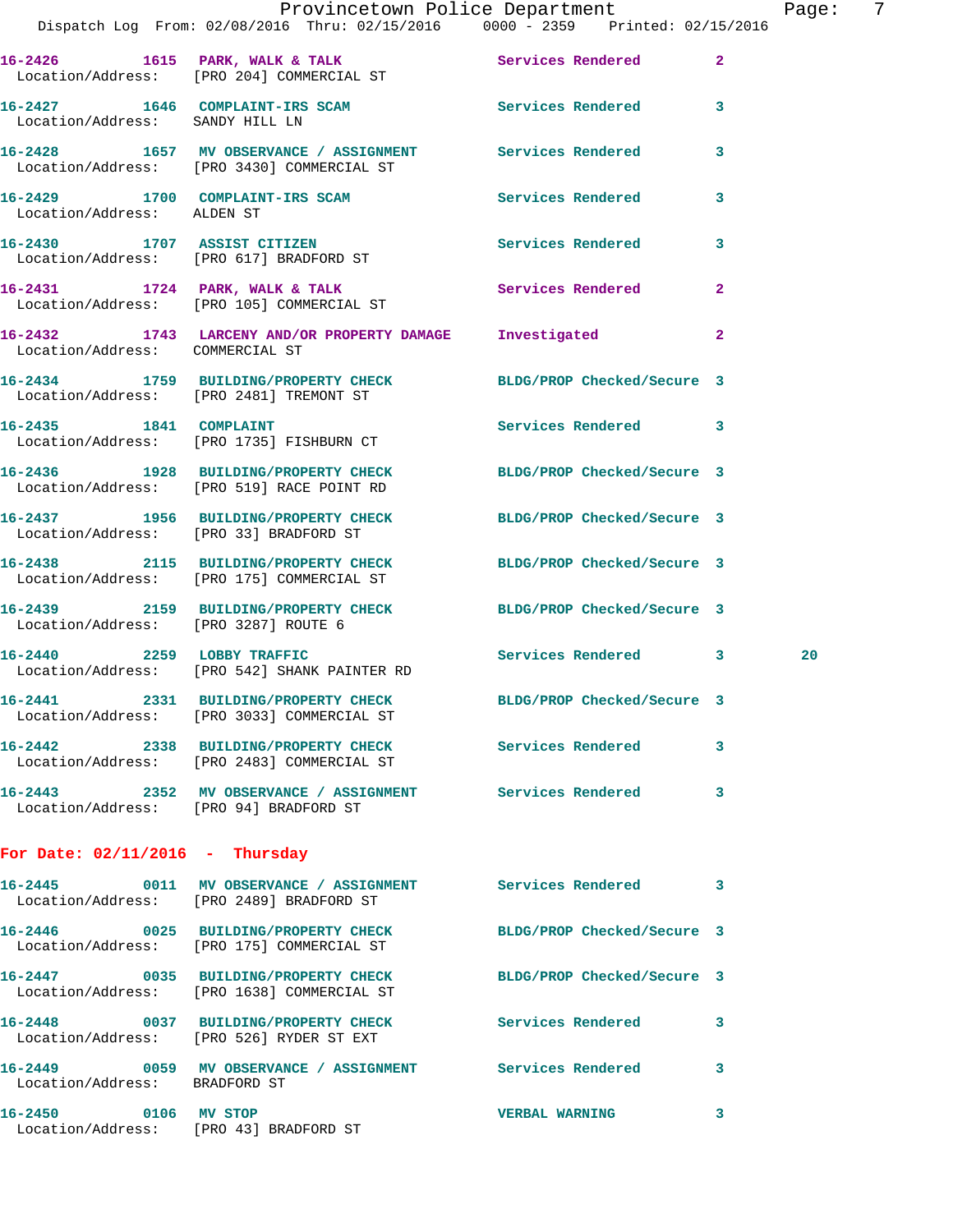**16-2451 0117 MV OBSERVANCE / ASSIGNMENT Services Rendered 3**  Location/Address: HOWLAND ST + BRADFORD ST **16-2452 0206 BUILDING/PROPERTY CHECK BLDG/PROP Checked/Secure 3**  Location/Address: [PRO 530] SHANK PAINTER RD **16-2453 0208 BUILDING/PROPERTY CHECK BLDG/PROP Checked/Secure 3**  Location/Address: [PRO 2194] COMMERCIAL ST **16-2454 0222 BUILDING/PROPERTY CHECK Services Rendered 3**  Location/Address: [PRO 1696] BAYBERRY AVE **16-2455 0228 BUILDING/PROPERTY CHECK BLDG/PROP Checked/Secure 3**  Location/Address: [PRO 2543] MACMILLAN WHARF **16-2456 0250 BUILDING/PROPERTY CHECK Services Rendered 3**  Location/Address: [PRO 2898] JEROME SMITH RD **16-2457 0353 MEDICAL EMERGENCY Transported to Hospital 1**  Location/Address: [PRO 1538] COMMERCIAL ST **16-2459 0427 BUILDING/PROPERTY CHECK BLDG/PROP Checked/Secure 3**  Location/Address: [PRO 182] COMMERCIAL ST **16-2460 0458 SUSPICIOUS ACTIVITY No Action Required 2**  Location/Address: [PRO 43] BRADFORD ST **16-2461 0515 BUILDING/PROPERTY CHECK BLDG/PROP Checked/Secure 3**  Location/Address: [PRO 433] RYDER ST EXT **16-2462 0533 MV OBSERVANCE / ASSIGNMENT Services Rendered 3**  Location/Address: [PRO 2519] ROUTE 6 **16-2463 0542 BUILDING/PROPERTY CHECK BLDG/PROP Checked/Secure 3**  Location/Address: [PRO 440] HARRY KEMP WAY **16-2464 0549 MV OBSERVANCE / ASSIGNMENT No Action Required 3**  Location/Address: ROUTE 6 **16-2465 0723 TRESPASS SPOKEN TO 2**  Location/Address: [PRO 539] SHANK PAINTER RD **16-2466 0733 ANIMAL CALL Taken/Referred to Other 2**  Location/Address: DEWEY AVE **16-2467 0803 ANIMAL CALL/PET PANTRY Services Rendered 2**  Location/Address: [PRO 488] MAYFLOWER ST **16-2470 0805 BUILDING/PROPERTY CHECK BLDG/PROP Checked/Secure 3**  Location/Address: [PRO 2490] PROVINCELANDS RD **16-2468 0814 SERVICE CALL/SCHOOL Services Rendered 3**  Location/Address: [PRO 569] WINSLOW ST **16-2469 0817 ANIMAL CALL/PET PANTRY Services Rendered 2**  Location/Address: [PRO 3296] SHANK PAINTER RD **16-2471 0824 MV ACCIDENT SPOKEN TO 1**  Location/Address: [PRO 2483] COMMERCIAL ST Refer To Accident: 16-4-AC **16-2472 0851 TRAFFIC CONTROL/CONSTRUCTION Services Rendered 3**  Location/Address: MECHANIC ST + BRADFORD ST **16-2473 0856 LARCENY /FORGERY/ FRAUD Services Rendered 2**  Location/Address: [PRO 780] BROWNE ST 16-2474 0924 MV COMPLAINT **Services Rendered** 2 Location/Address: [PRO 399] COMMERCIAL ST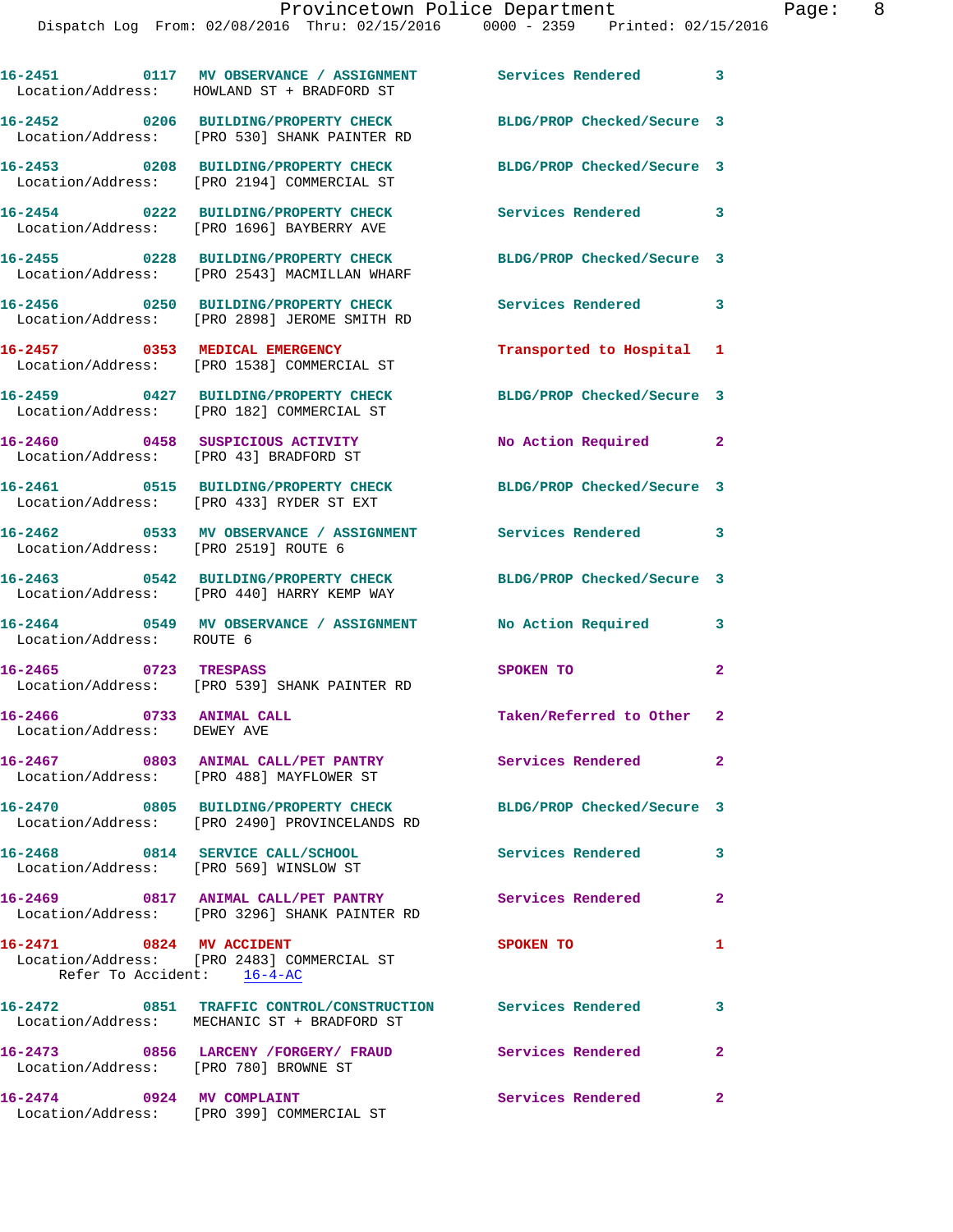|                                                                   | Provincetown Police Department The Page: 9<br>Dispatch Log From: 02/08/2016 Thru: 02/15/2016 0000 - 2359 Printed: 02/15/2016 |                                                                                                                                                                                                                                |              |    |  |
|-------------------------------------------------------------------|------------------------------------------------------------------------------------------------------------------------------|--------------------------------------------------------------------------------------------------------------------------------------------------------------------------------------------------------------------------------|--------------|----|--|
|                                                                   | 16-2476 1105 ASSIST CITIZEN/COA LUNCH Services Rendered 3<br>Location/Address: [PRO 488] MAYFLOWER ST                        |                                                                                                                                                                                                                                |              |    |  |
|                                                                   | 16-2477 1130 BUILDING/OPEN DOOR BLDG/PROP Checked/Secure 3<br>Location/Address: [PRO 191] COMMERCIAL ST                      |                                                                                                                                                                                                                                |              |    |  |
|                                                                   | 16-2478 1209 TRESPASS<br>Location/Address: [PRO 3296] SHANK PAINTER RD                                                       | SPOKEN TO AND TO A REAL PROPERTY.                                                                                                                                                                                              | $\mathbf{2}$ |    |  |
|                                                                   | 16-2479 1326 PARK, WALK & TALK Services Rendered 2<br>Location/Address: [PRO 3222] ALDEN ST                                  |                                                                                                                                                                                                                                |              |    |  |
| Location/Address: [PRO 2513] ROUTE 6                              | 16-2480 1407 ANIMAL CALL/INJURED COYOTE Services Rendered 2                                                                  |                                                                                                                                                                                                                                |              |    |  |
|                                                                   | 16-2481 1424 PARK, WALK & TALK Services Rendered Location/Address: [PRO 516] RACE POINT RD                                   |                                                                                                                                                                                                                                | $\mathbf{2}$ |    |  |
|                                                                   | 16-2482 1428 FOLLOW UP SPOKEN TO<br>Location/Address: [PRO 542] SHANK PAINTER RD                                             |                                                                                                                                                                                                                                | $\mathbf{2}$ |    |  |
|                                                                   | 16-2483 1501 PARK, WALK & TALK 1988 Services Rendered 2<br>Location/Address: [PRO 569] WINSLOW ST                            |                                                                                                                                                                                                                                |              |    |  |
|                                                                   | 16-2484 1534 BUILDING/PROPERTY CHECK BLDG/PROP Checked/Secure 3<br>Location/Address: [PRO 1778] SHANK PAINTER RD             |                                                                                                                                                                                                                                |              |    |  |
|                                                                   | 16-2485 1542 PARK, WALK & TALK 1999 Services Rendered 2<br>Location/Address: [PRO 105] COMMERCIAL ST                         |                                                                                                                                                                                                                                |              |    |  |
|                                                                   | 16-2486 1605 HARASSMENT/PAST OCCURRED Could Not Locate 2<br>Location/Address: [PRO 542] SHANK PAINTER RD                     |                                                                                                                                                                                                                                |              |    |  |
|                                                                   | 16-2487 1638 TEXT THREAT<br>Location/Address: [PRO 120] COMMERCIAL ST                                                        | SPOKEN TO AND TO A RESIDENCE OF A RESIDENCE OF A RESIDENCE OF A RESIDENCE OF A RESIDENCE OF A RESIDENCE OF A RESIDENCE OF A RESIDENCE OF A RESIDENCE OF A RESIDENCE OF A RESIDENCE OF A RESIDENCE OF A RESIDENCE OF A RESIDENC | $\mathbf{2}$ |    |  |
|                                                                   | 16-2488 1809 BUILDING/PROPERTY CHECK BLDG/PROP Checked/Secure 3<br>Location/Address: [PRO 2206] COMMERCIAL ST                |                                                                                                                                                                                                                                |              |    |  |
|                                                                   | 16-2489 1816 ASSIST AGENCY / MUTUAL AID Services Rendered 3<br>Location/Address: [PRO 3165] RACE POINT RD                    |                                                                                                                                                                                                                                |              |    |  |
| 16-2490 1845 911 MISDIAL<br>Location/Address: [PRO 3222] ALDEN ST |                                                                                                                              | Services Rendered 1                                                                                                                                                                                                            |              |    |  |
|                                                                   | 16-2491 2032 BUILDING/PROPERTY CHECK BLDG/PROP Checked/Secure 3<br>Location/Address: [PRO 182] COMMERCIAL ST                 |                                                                                                                                                                                                                                |              |    |  |
| 16-2492 2255 LOBBY TRAFFIC                                        | Location/Address: [PRO 542] SHANK PAINTER RD                                                                                 | Services Rendered 3                                                                                                                                                                                                            |              | 14 |  |
|                                                                   | 16-2493 2347 BUILDING/PROPERTY CHECK BLDG/PROP Checked/Secure 3<br>Location/Address: [PRO 3256] COMMERCIAL ST                |                                                                                                                                                                                                                                |              |    |  |
| For Date: $02/12/2016$ - Friday                                   |                                                                                                                              |                                                                                                                                                                                                                                |              |    |  |
|                                                                   | 16-2494 0009 BUILDING/PROPERTY CHECK Services Rendered 3<br>Location/Address: [PRO 2483] COMMERCIAL ST                       |                                                                                                                                                                                                                                |              |    |  |
|                                                                   | 16-2495 0014 BUILDING/PROPERTY CHECK BLDG/PROP Checked/Secure 3<br>Location/Address: [PRO 1780] JOHNSON ST                   |                                                                                                                                                                                                                                |              |    |  |
|                                                                   | 16-2496 0030 BUILDING/PROPERTY CHECK<br>Location/Address: [PRO 444] HIGH POLE HILL                                           | Services Rendered                                                                                                                                                                                                              | 3            |    |  |
| 16-2497                                                           | 0033 BUILDING/PROPERTY CHECK Services Rendered 3<br>Location/Address: [PRO 2489] BRADFORD ST                                 |                                                                                                                                                                                                                                |              |    |  |

**16-2498 0044 MV OBSERVANCE / ASSIGNMENT Services Rendered 3**  Location/Address: [PRO 595] BRADFORD ST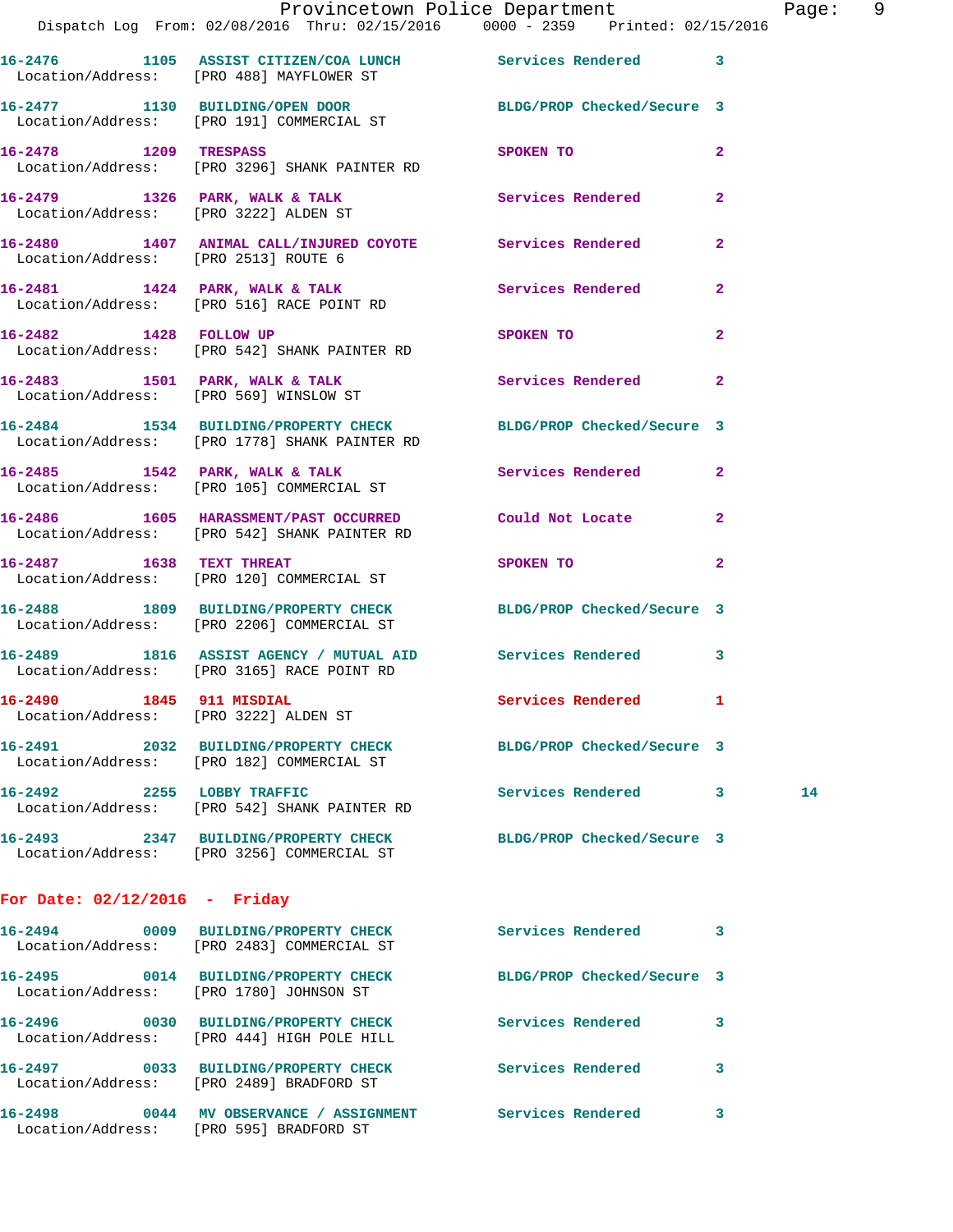|                                                                        | 16-2499   0101 BUILDING/PROPERTY CHECK   Services Rendered   3<br>Location/Address: [PRO 3430] COMMERCIAL ST     |                            |                         |
|------------------------------------------------------------------------|------------------------------------------------------------------------------------------------------------------|----------------------------|-------------------------|
|                                                                        | 16-2500 0123 BUILDING/PROPERTY CHECK<br>Location/Address: [PRO 175] COMMERCIAL ST                                | BLDG/PROP Checked/Secure 3 |                         |
|                                                                        | 16-2501 0155 BUILDING/PROPERTY CHECK<br>Location/Address: [PRO 2898] JEROME SMITH RD                             | Services Rendered 3        |                         |
|                                                                        | 16-2502 0230 BUILDING/PROPERTY CHECK<br>Location/Address: [PRO 1778] SHANK PAINTER RD                            | BLDG/PROP Checked/Secure 3 |                         |
| 16-2503 0430 GENERAL INFO                                              |                                                                                                                  | Services Rendered          | $\overline{\mathbf{3}}$ |
| Refer To Accident: 16-5-AC                                             | $16-2504$ 0525 DPW TRUCK HIT M/V<br>Location/Address: [PRO 1994] COMMERCIAL ST                                   | Services Rendered 1        |                         |
| 16-2505 0619 ASSIST CITIZEN<br>Location/Address: [PRO 3222] ALDEN ST   |                                                                                                                  | No Action Required 3       |                         |
|                                                                        | 16-2507 0714 ASSIST AGENCY / MUTUAL AID Services Rendered 3<br>Location/Address: [PRO 2163] COMMERCIAL ST        |                            |                         |
| Location/Address: [PRO 3287] ROUTE 6                                   | 16-2508 0751 BUILDING/PROPERTY CHECK                                                                             | BLDG/PROP Checked/Secure 3 |                         |
| 16-2509 0756 FOLLOW UP                                                 | Location/Address: [PRO 539] SHANK PAINTER RD                                                                     | Services Rendered          | $\overline{2}$          |
| Location/Address: [PRO 569] WINSLOW ST                                 | 16-2510 0812 SERVICE CALL/SCHOOL                                                                                 | <b>Services Rendered</b>   | 3                       |
| 16-2511 0822 COMPLAINT<br>Location/Address: [PRO 2519] ROUTE 6         |                                                                                                                  | Services Rendered          | 3                       |
| 16-2513 0905 ALARM - GENERAL<br>Location/Address: [PRO 9] BAYBERRY AVE |                                                                                                                  | Services Rendered          | $\mathbf{1}$            |
|                                                                        | 16-2515 1115 ANIMAL CALL/SICK DOG OR FOX Taken/Referred to Other 2<br>Location/Address: [PRO 2149] COMMERCIAL ST |                            |                         |
| 16-2516 1201 FOLLOW UP                                                 | Location/Address: [PRO 539] SHANK PAINTER RD                                                                     | Services Rendered 2        |                         |
| 16-2517 1203 FOLLOW UP                                                 | Location/Address: [PRO 2149] COMMERCIAL ST                                                                       | <b>GONE ON ARRIVAL</b>     | $\mathbf{2}$            |
|                                                                        | 16-2518 1553 PARK, WALK & TALK<br>Location/Address: [PRO 105] COMMERCIAL ST                                      | Services Rendered          | $\overline{2}$          |
|                                                                        | 16-2521 1623 BUILDING/PROPERTY CHECK<br>Location/Address: [PRO 105] COMMERCIAL ST                                | BLDG/PROP Checked/Secure 3 |                         |
| Location/Address: [PRO 94] BRADFORD ST                                 | 16-2520 1626 MV OBSERVANCE / ASSIGNMENT Services Rendered                                                        |                            | $\overline{\mathbf{3}}$ |
|                                                                        | 16-2523 1722 DIABETIC EMERGENCY<br>Location/Address: [PRO 1466] COMMERCIAL ST                                    | <b>PATIENT REFUSAL</b>     | $\mathbf{1}$            |
| Location/Address: [PRO 1646] WINSLOW ST                                | 16-2522 1723 BUILDING/PROPERTY CHECK                                                                             | BLDG/PROP Checked/Secure 3 |                         |
| Location/Address: [PRO 2521] ROUTE 6                                   | 16-2524 1742 MV OBSERVANCE / ASSIGNMENT Services Rendered                                                        |                            | 3                       |
|                                                                        | 16-2525 1758 BUILDING/PROPERTY CHECK<br>Location/Address: [PRO 519] RACE POINT RD                                | BLDG/PROP Checked/Secure 3 |                         |
|                                                                        | 16-2526 1806 ABDOMINAL PAINS/TRANSPORT                                                                           | Transported to Hospital 1  |                         |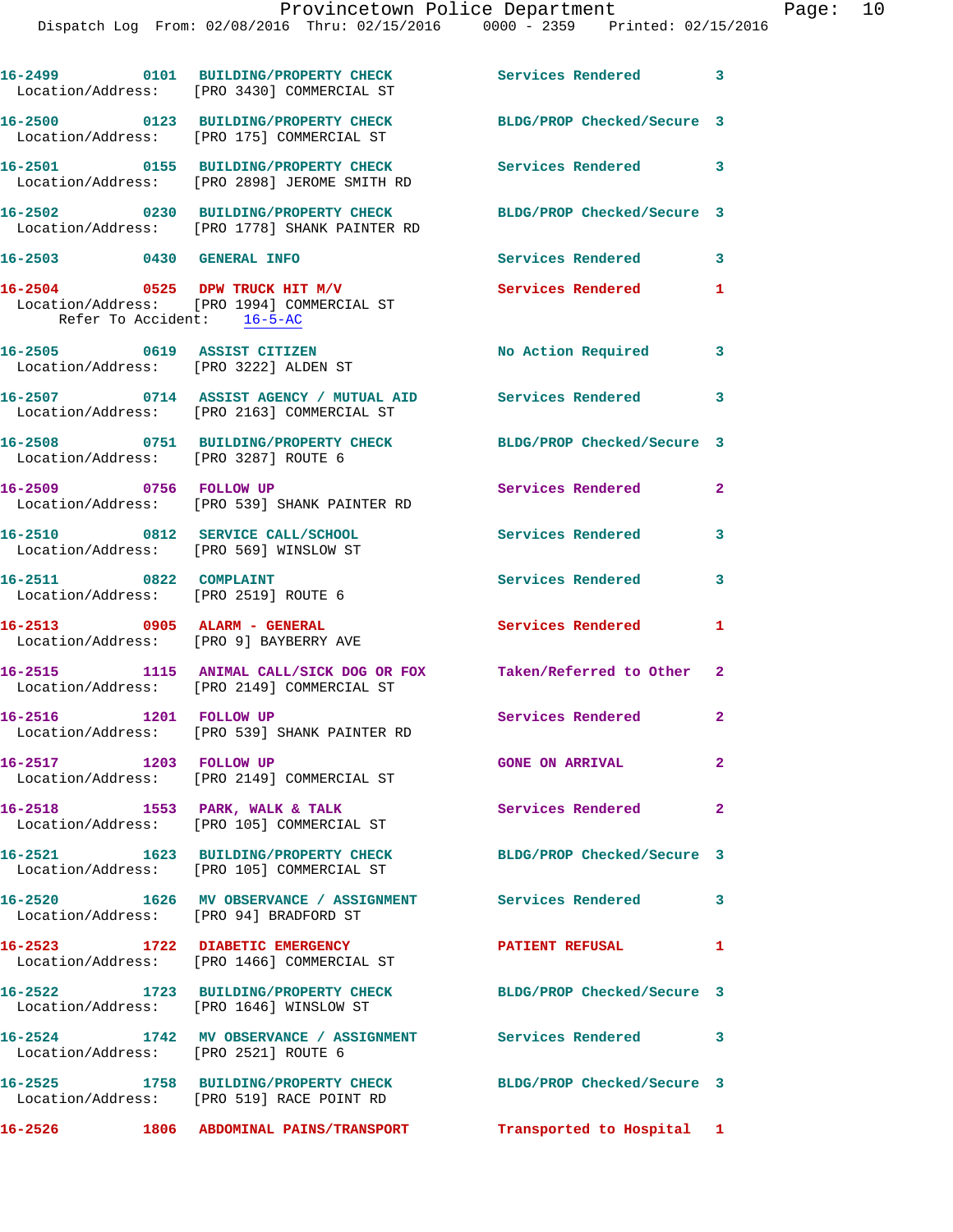|                                                      | Dispatch Log From: 02/08/2016 Thru: 02/15/2016 0000 - 2359 Printed: 02/15/2016                                  | Provincetown Police Department |              | Page: 11        |  |
|------------------------------------------------------|-----------------------------------------------------------------------------------------------------------------|--------------------------------|--------------|-----------------|--|
|                                                      | Location/Address: [PRO 440] HARRY KEMP WAY                                                                      |                                |              |                 |  |
|                                                      | 16-2527 1832 BUILDING/PROPERTY CHECK BLDG/PROP Checked/Secure 3<br>Location/Address: [PRO 2543] MACMILLAN WHARF |                                |              |                 |  |
|                                                      | 16-2528 1906 BUILDING/PROPERTY CHECK BLDG/PROP Checked/Secure 3<br>Location/Address: [PRO 182] COMMERCIAL ST    |                                |              |                 |  |
|                                                      | 16-2529 1916 MV OBSERVANCE / ASSIGNMENT Services Rendered 3<br>Location/Address: [PRO 3430] COMMERCIAL ST       |                                |              |                 |  |
|                                                      | 16-2530 1948 BUILDING/PROPERTY CHECK BLDG/PROP Checked/Secure 3<br>Location/Address: [PRO 1638] COMMERCIAL ST   |                                |              |                 |  |
| 16-2531 1954 MV STOP<br>Location/Address: GOSNOLD ST |                                                                                                                 | Services Rendered 3            |              |                 |  |
| 16-2532 2004 FOLLOW UP                               | Location/Address: [PRO 3443] COMMERCIAL ST                                                                      | Services Rendered              | $\mathbf{2}$ |                 |  |
| 16-2533 2023 VERBAL SPEED                            | Location/Address: PLEASANT ST + BRADFORD ST                                                                     | <b>VERBAL WARNING</b>          | 3            |                 |  |
|                                                      | 16-2534 2028 BUILDING/PROPERTY CHECK BLDG/PROP Checked/Secure 3<br>Location/Address: [PRO 530] SHANK PAINTER RD |                                |              |                 |  |
|                                                      | 16-2535 2030 BUILDING/PROPERTY CHECK BLDG/PROP Checked/Secure 3<br>Location/Address: [PRO 447] JEROME SMITH RD  |                                |              |                 |  |
|                                                      | 16-2536 2038 VERBAL HEADLIGHT<br>Location/Address: [PRO 539] SHANK PAINTER RD                                   | VERBAL WARNING 3               |              |                 |  |
|                                                      | 16-2537 2108 BUILDING/PROPERTY CHECK<br>Location/Address: [PRO 306] COMMERCIAL ST                               | BLDG/PROP Checked/Secure 3     |              |                 |  |
|                                                      | 16-2538 2125 BUILDING/PROPERTY CHECK BLDG/PROP Checked/Secure 3<br>Location/Address: [PRO 3256] COMMERCIAL ST   |                                |              |                 |  |
| Location/Address: WINTHROP PL                        | 16-2539 2129 VERBAL NO LIGHTS WERBAL WARNING                                                                    |                                | 3            |                 |  |
| 16-2540                                              | 2134 BUILDING/PROPERTY CHECK BLDG/PROP Checked/Secure 3<br>Location/Address: [PRO 2194] COMMERCIAL ST           |                                |              |                 |  |
|                                                      | 16-2541 2134 BUILDING/PROPERTY CHECK BLDG/PROP Checked/Secure 3<br>Location/Address: [PRO 2520] PRINCE ST       |                                |              |                 |  |
| 16-2543 2205 WATER CALL                              | Location/Address: [PRO 310] COMMERCIAL ST                                                                       | Taken/Referred to Other 3      |              |                 |  |
|                                                      | 16-2542 2208 BUILDING/PROPERTY CHECK<br>Location/Address: [PRO 2481] TREMONT ST                                 | Services Rendered              | 3            |                 |  |
|                                                      | 16-2544 2256 MV DISABLED<br>Location/Address: [PRO 1293] BRADFORD ST                                            | Taken/Referred to Other 2      |              |                 |  |
|                                                      | 16-2545 2355 BUILDING/PROPERTY CHECK BLDG/PROP Checked/Secure 3<br>Location/Address: [PRO 530] SHANK PAINTER RD |                                |              |                 |  |
| For Date: $02/13/2016$ - Saturday                    |                                                                                                                 |                                |              |                 |  |
|                                                      | 16-2547 0004 UNATTENDED DOGS<br>Location/Address: [PRO 1301] BREWSTER ST                                        | Services Rendered              | $\mathbf{2}$ |                 |  |
|                                                      | 16-2546 0007 INFO SERVICES - LOBBY<br>Location/Address: [PRO 542] SHANK PAINTER RD                              | Services Rendered 2            |              | 12 <sub>1</sub> |  |
|                                                      | 16-2548 0039 ESCORT/TRANSPORT<br>Location/Address: RYDER ST + COMMERCIAL ST                                     | <b>Services Rendered</b>       | 3            |                 |  |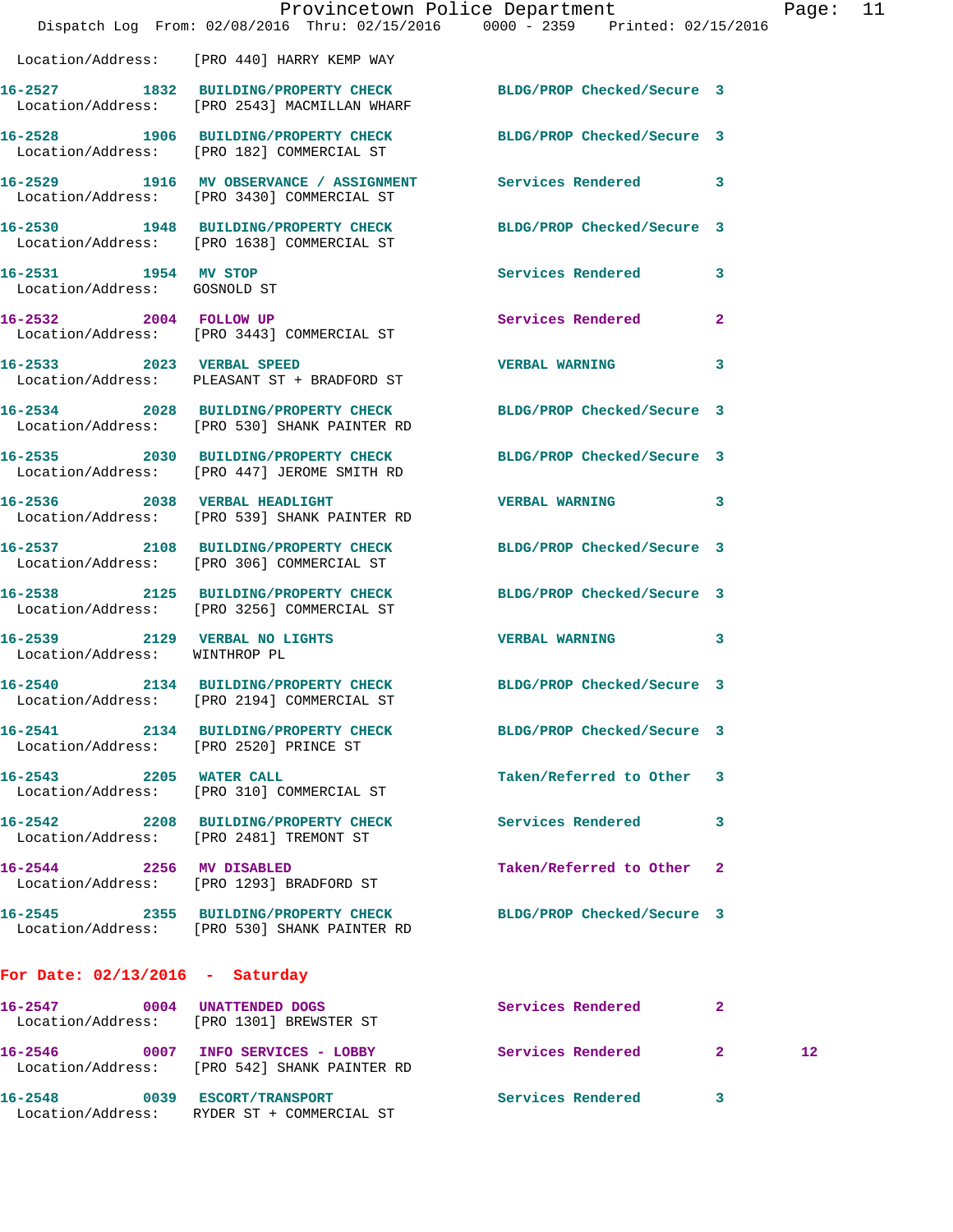| 16-2549 0056 ROAD SANDING                                     | Location/Address: [PRO 542] SHANK PAINTER RD                                         | Taken/Referred to Other 3  |                |
|---------------------------------------------------------------|--------------------------------------------------------------------------------------|----------------------------|----------------|
|                                                               | 16-2551 0121 BUILDING/PROPERTY CHECK<br>Location/Address: [PRO 433] RYDER ST EXT     | Services Rendered 3        |                |
|                                                               | 16-2552 0126 BUILDING/PROPERTY CHECK<br>Location/Address: [PRO 182] COMMERCIAL ST    | BLDG/PROP Checked/Secure 3 |                |
|                                                               | 16-2553 0218 BUILDING/PROPERTY CHECK<br>Location/Address: [PRO 1646] WINSLOW ST      | BLDG/PROP Checked/Secure 3 |                |
|                                                               | 16-2554 0234 BUILDING/PROPERTY CHECK<br>Location/Address: [PRO 306] COMMERCIAL ST    | BLDG/PROP Checked/Secure 3 |                |
|                                                               | 16-2555 0257 BUILDING/PROPERTY CHECK<br>Location/Address: [PRO 2898] JEROME SMITH RD | BLDG/PROP Checked/Secure 3 |                |
|                                                               | 16-2556 0326 BUILDING/PROPERTY CHECK<br>Location/Address: [PRO 175] COMMERCIAL ST    | BLDG/PROP Checked/Secure 3 |                |
|                                                               | 16-2557 0335 BUILDING/PROPERTY CHECK<br>Location/Address: [PRO 447] JEROME SMITH RD  | BLDG/PROP Checked/Secure 3 |                |
|                                                               | 16-2558 0430 BUILDING/PROPERTY CHECK<br>Location/Address: [PRO 2543] MACMILLAN WHARF | BLDG/PROP Checked/Secure 3 |                |
|                                                               | 16-2559 0553 BUILDING/PROPERTY CHECK<br>Location/Address: [PRO 2483] COMMERCIAL ST   | Services Rendered          | 3              |
|                                                               | 16-2560 0603 BUILDING/PROPERTY CHECK<br>Location/Address: [PRO 2539] RYDER ST EXT    | BLDG/PROP Checked/Secure 3 |                |
| 16-2561 0614 HAZARDS/SNOW                                     | Location/Address: [PRO 542] SHANK PAINTER RD                                         | Services Rendered          | $\mathbf{2}$   |
| 16-2562 0727 FOLLOW UP                                        | Location/Address: [PRO 1301] BREWSTER ST                                             | SPOKEN TO                  | $\overline{a}$ |
| Location/Address: COMMERCIAL ST                               | 16-2563 0730 BUILDING/PROPERTY CHECK                                                 | BLDG/PROP Checked/Secure 3 |                |
| 16-2564 0753 ASSIST CITIZEN<br>Location/Address: SHIPS WAY RD |                                                                                      | Services Rendered 3        |                |
| Location/Address: [PRO 3287] ROUTE 6                          | 16-2565 0811 BUILDING/PROPERTY CHECK                                                 | BLDG/PROP Checked/Secure 3 |                |
|                                                               | 16-2566 0827 BUILDING/PROPERTY CHECK<br>Location/Address: [PRO 2500] COMMERCIAL ST   | BLDG/PROP Checked/Secure 3 |                |
|                                                               | 16-2567 0903 BUILDING/PROPERTY CHECK<br>Location/Address: [PRO 2206] COMMERCIAL ST   | BLDG/PROP Checked/Secure 3 |                |
|                                                               | 16-2568 0904 BUILDING/PROPERTY CHECK<br>Location/Address: [PRO 2483] COMMERCIAL ST   | BLDG/PROP Checked/Secure 3 |                |
| $16-2569$ 0929 PARK, WALK & TALK                              | Location/Address: [PRO 3296] SHANK PAINTER RD                                        | Services Rendered          | $\mathbf{2}$   |
| Location/Address: [PRO 571] ALDEN ST                          | 16-2570 1002 BUILDING/PROPERTY CHECK                                                 | BLDG/PROP Checked/Secure 3 |                |
| 16-2571 1028 ALARM - GENERAL                                  | Location/Address: [PRO 2352] BRADFORD ST                                             | BLDG/PROP Checked/Secure 1 |                |
|                                                               | 16-2572 1036 MEDICAL EMERGENCY<br>Location/Address: [PRO 3670] SHANK PAINTER RD      | Services Rendered 1        |                |
| 16-2573 1139 ANIMAL CALL                                      |                                                                                      | Services Rendered 2        |                |

Location/Address: [PRO 537] SHANK PAINTER RD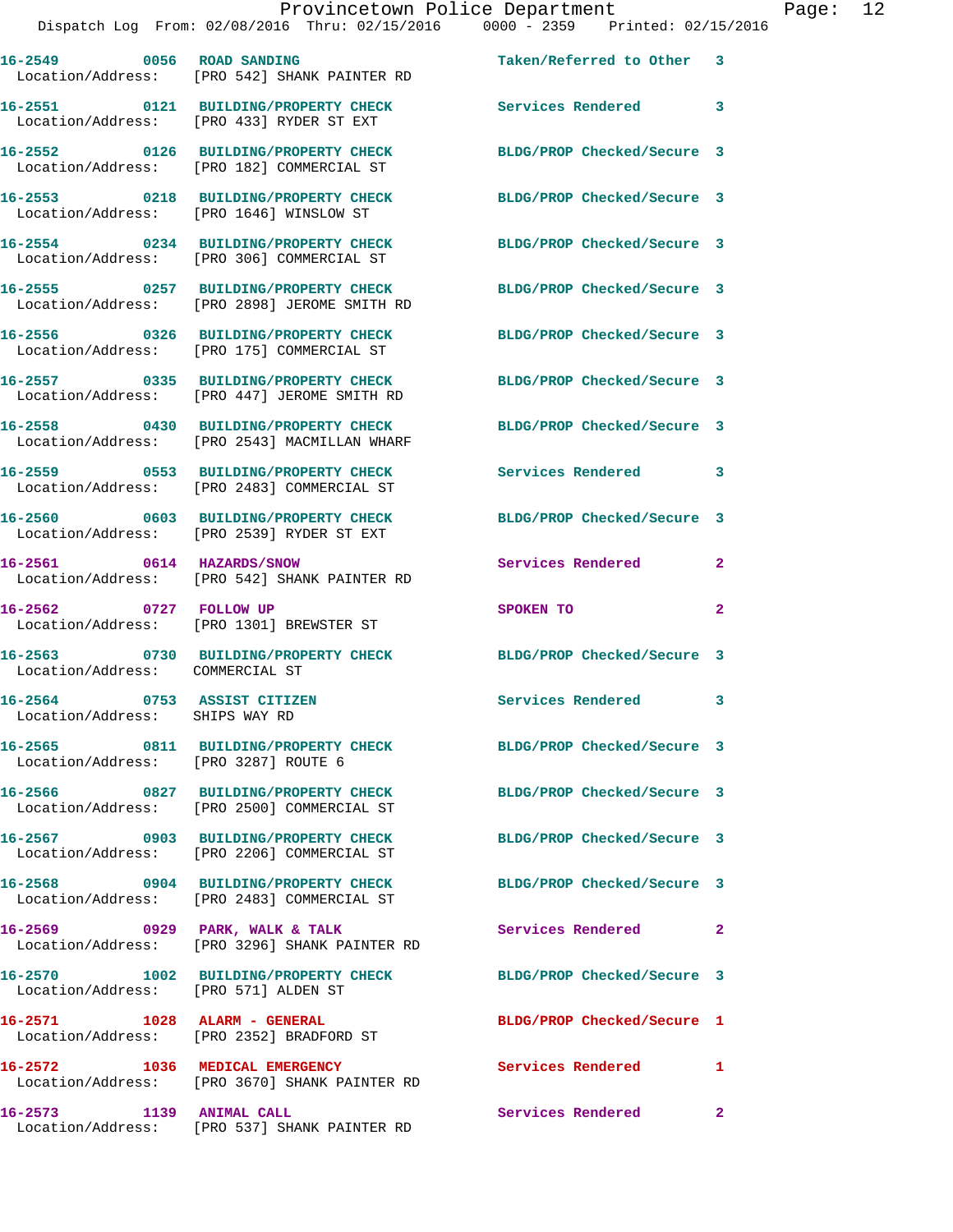|                             | 16-2574 1147 MV OBSERVANCE / ASSIGNMENT Services Rendered<br>Location/Address: STANDISH ST + BRADFORD ST  |                            | $\mathbf{3}$            |
|-----------------------------|-----------------------------------------------------------------------------------------------------------|----------------------------|-------------------------|
|                             | 16-2575 1246 MEDICAL EMERGENCY<br>Location/Address: [PRO 3670] SHANK PAINTER RD                           | Transported to Hospital    | 1                       |
|                             | 16-2576 1317 ASSIST AGENCY / MUTUAL AID<br>Location/Address: [PRO 406] CONANT ST                          | Taken/Referred to Other 3  |                         |
|                             | 16-2579 1359 SERVE RESTRAINING ORDER<br>Location/Address: [PRO 440] HARRY KEMP WAY                        | SPOKEN TO                  | $\mathbf{2}$            |
|                             | 16-2580 1508 PARKING COMPLAINT / GENERAL Services Rendered<br>Location/Address: PLEASANT ST + BRADFORD ST |                            | 3                       |
| 16-2581 1515 COMPLAINT      | Location/Address: [PRO 542] SHANK PAINTER RD                                                              | SPOKEN TO                  | 3                       |
| 16-2582 1529 MV ACCIDENT    | Location/Address: [PRO 2554] COMMERCIAL ST                                                                | <b>GONE ON ARRIVAL</b>     | 1                       |
|                             | 16-2583 1548 PARK, WALK & TALK<br>Location/Address: [PRO 105] COMMERCIAL ST                               | <b>Services Rendered</b>   | $\mathbf{2}$            |
| 16-2584 1708 HARASSMENT     | Location/Address: [PRO 440] HARRY KEMP WAY                                                                | SPOKEN TO                  | $\overline{2}$          |
| 16-2585 1719 ASSIST CITIZEN | Location/Address: [PRO 1952] COMMERCIAL ST                                                                | <b>Services Rendered</b>   | $\overline{\mathbf{3}}$ |
|                             | 16-2586 1742 BUILDING/PROPERTY CHECK<br>Location/Address: [PRO 182] COMMERCIAL ST                         | BLDG/PROP Checked/Secure 3 |                         |
|                             | 16-2587 1746 BUILDING/PROPERTY CHECK<br>Location/Address: [PRO 175] COMMERCIAL ST                         | BLDG/PROP Checked/Secure 3 |                         |
| 16-2588 1820 MV ACCIDENT    | Location/Address: [PRO 2520] PRINCE ST                                                                    | Services Rendered          | 1                       |
|                             | 16-2589 1829 ANIMAL CALL<br>Location/Address: [PRO 3195] COMMERCIAL ST                                    | Services Rendered          | 2                       |
|                             | 16-2590 1851 BUILDING/PROPERTY CHECK<br>Location/Address: [PRO 2577] BRADFORD ST                          | BLDG/PROP Checked/Secure 3 |                         |
|                             | 16-2592 1932 MEDICAL EMERGENCY<br>Location/Address: [PRO 3222] ALDEN ST                                   | Transported to Hospital 1  |                         |
|                             | 16-2591 1933 BUILDING/PROPERTY CHECK<br>Location/Address: [PRO 526] RYDER ST EXT                          | BLDG/PROP Checked/Secure 3 |                         |
|                             | 16-2593 1943 MEDICAL EMERGENCY<br>Location/Address: RYDER ST + BRADFORD ST<br>Refer To Summons: 16-24-AR  | Transported to Hospital 1  |                         |
|                             | 16-2595 2055 MEDICAL EMERGENCY<br>Location/Address: [PRO 3176] COMMERCIAL ST                              | <b>PATIENT REFUSAL</b>     | 1                       |
|                             | 16-2596 2251 ALARM - GENERAL<br>Location/Address: [PRO 413] CONWELL ST                                    | False Alarm                | 1                       |
|                             | 16-2597 2341 BUILDING/PROPERTY CHECK Services Rendered<br>Location/Address: [PRO 75] CAPTAIN BERTIES WAY  |                            | 3                       |
|                             |                                                                                                           |                            |                         |

## **For Date: 02/14/2016 - Sunday**

| 16-2598           | 0002 LOBBY TRAFFIC         | Services Rendered |  |
|-------------------|----------------------------|-------------------|--|
| Location/Address: | [PRO 542] SHANK PAINTER RD |                   |  |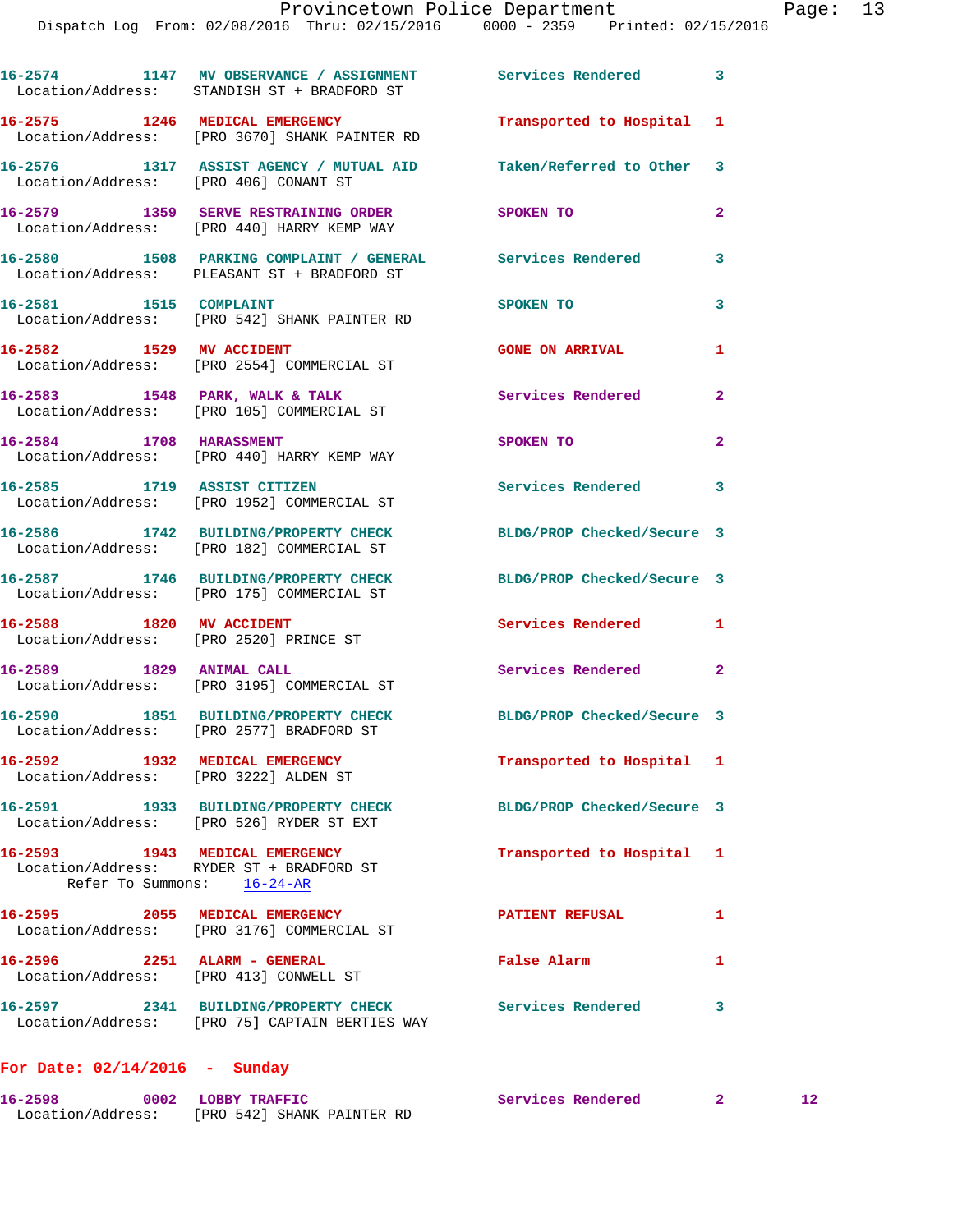|                                                            | Provincetown Police Department<br>Dispatch Log From: 02/08/2016 Thru: 02/15/2016 0000 - 2359 Printed: 02/15/2016 |                            |   |
|------------------------------------------------------------|------------------------------------------------------------------------------------------------------------------|----------------------------|---|
|                                                            |                                                                                                                  |                            |   |
|                                                            | 16-2599 0006 ASSIST CITIZEN<br>Location/Address: [PRO 526] RYDER ST EXT                                          | Services Rendered          | 3 |
|                                                            | 16-2600 0020 BUILDING/PROPERTY CHECK BLDG/PROP Checked/Secure 3<br>Location/Address: [PRO 1638] COMMERCIAL ST    |                            |   |
|                                                            | 16-2601 0043 BUILDING/PROPERTY CHECK<br>Location/Address: [PRO 1778] SHANK PAINTER RD                            | BLDG/PROP Checked/Secure 3 |   |
| 16-2607 0120 MEDICAL EMERGENCY                             | Location/Address: [PRO 3619] COMMERCIAL ST                                                                       | Transported to Hospital 1  |   |
|                                                            | 16-2603 0145 ASSIST CITIZEN<br>Location/Address: [PRO 116] COMMERCIAL ST                                         | <b>Services Rendered</b>   | 3 |
|                                                            | 16-2604 0223 ASSIST/DPW-SNOW<br>Location/Address: [PRO 542] SHANK PAINTER RD                                     | Taken/Referred to Other    | 3 |
|                                                            | 16-2605 0233 BUILDING/PROPERTY CHECK<br>Location/Address: [PRO 545] SHANK PAINTER RD                             | BLDG/PROP Checked/Secure 3 |   |
|                                                            | 16-2606 0240 BUILDING/PROPERTY CHECK<br>Location/Address: [PRO 3256] COMMERCIAL ST                               | BLDG/PROP Checked/Secure 3 |   |
| 16-2608 0314 ALARM - FIRE                                  | Location/Address: [PRO 3256] COMMERCIAL ST                                                                       | False Alarm                | 1 |
|                                                            | 16-2610 0431 ALARM - FIRE<br>Location/Address: [PRO 3256] COMMERCIAL ST                                          | Services Rendered          | 1 |
| Location/Address: BREWSTER ST                              | 16-2609 0437 ASSIST AGENCY / MUTUAL AID Services Rendered                                                        |                            | 3 |
|                                                            | 16-2611 0524 ASSIST AGENCY / MUTUAL AID Taken/Referred to Other<br>Location/Address: [PRO 1346] COMMERCIAL ST    |                            | 3 |
| 16-2612 0636 ALARM - FIRE                                  | Location/Address: [PRO 1796] BRADFORD ST                                                                         | False Alarm Weather (No    | 1 |
|                                                            | 16-2613 0743 ASSIST AGENCY / MUTUAL AID Taken/Referred to Other<br>Location/Address: [PRO 515] RACE POINT RD     |                            | 3 |
| 16-2615 0756 HAZARDS<br>Location/Address: BRADFORD ST      |                                                                                                                  | SPOKEN TO                  |   |
| 16-2614 0816 ASSIST CITIZEN                                | Location/Address: RACE RD + FRANKLIN ST                                                                          | <b>Services Rendered</b>   | 3 |
|                                                            | 16-2616 1014 BUILDING/PROPERTY CHECK<br>Location/Address: [PRO 2500] COMMERCIAL ST                               | BLDG/PROP Checked/Secure 3 |   |
|                                                            | 16-2617 1018 ALARM - GENERAL<br>Location/Address: [PRO 228] COMMERCIAL ST                                        | False Alarm                | 1 |
|                                                            | 16-2618 1055 ASSIST AGENCY / MUTUAL AID Taken/Referred to Other<br>Location/Address: [PRO 3473] COMMERCIAL ST    |                            | 3 |
|                                                            | 16-2619 1313 ASSIST AGENCY / MUTUAL AID Taken/Referred to Other<br>Location/Address: [PRO 310] COMMERCIAL ST     |                            | 3 |
|                                                            | 16-2620 1446 ASSIST AGENCY / WATER DEPT Services Rendered<br>Location/Address: [PRO 1223] COMMERCIAL ST          |                            | 3 |
|                                                            | 16-2621 1545 BUILDING/PROPERTY CHECK BLDG/PROP Checked/Secure 3<br>Location/Address: [PRO 3259] MACMILLAN WHARF  |                            |   |
| 16-2622 1552 MV STOP<br>Location/Address: [PRO 2] ALDEN ST |                                                                                                                  | <b>VERBAL WARNING</b>      | 3 |
|                                                            | 16-2623 1611 BUILDING/PROPERTY CHECK BLDG/PROP Checked/Secure 3                                                  |                            |   |

Location/Address: [PRO 2483] COMMERCIAL ST

Page:  $14$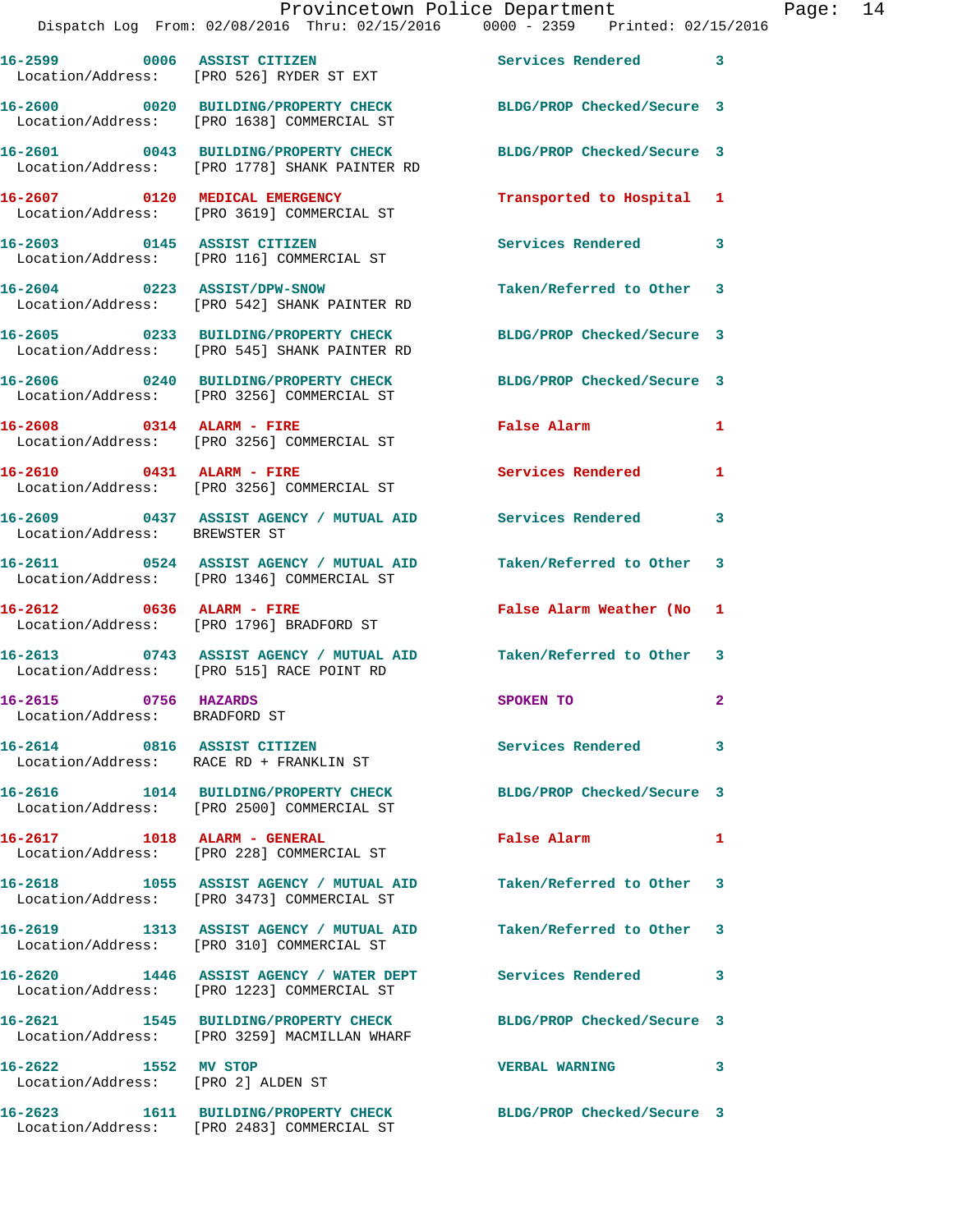|                                        | Dispatch Log From: 02/08/2016 Thru: 02/15/2016 0000 - 2359 Printed: 02/15/2016                                   | Provincetown Police Department Page: 15 |              |   |  |
|----------------------------------------|------------------------------------------------------------------------------------------------------------------|-----------------------------------------|--------------|---|--|
|                                        | 16-2624 1618 BUILDING/PROPERTY CHECK BLDG/PROP Checked/Secure 3<br>Location/Address: [PRO 2543] MACMILLAN WHARF  |                                         |              |   |  |
| Location/Address: [PRO 94] BRADFORD ST | 16-2625 1635 MV OBSERVANCE / ASSIGNMENT No Action Required 3                                                     |                                         |              |   |  |
|                                        | 16-2626 1646 ASSIST AGENCY / WATER DEPT<br>Location/Address: [PRO 2474] BRADFORD ST                              | Taken/Referred to Other 3               |              |   |  |
| Refer To Summons: 16-25-AR             | 16-2627 1648 MV STOP<br>Location: [PRO 3431] LOPES SQUARE                                                        | Vehicle Towed 3                         |              |   |  |
|                                        | 16-2628 1725 BUILDING/PROPERTY CHECK BLDG/PROP Checked/Secure 3<br>Location/Address: [PRO 2490] PROVINCELANDS RD |                                         |              |   |  |
|                                        | 16-2629 1853 BUILDING/PROPERTY CHECK BLDG/PROP Checked/Secure 3<br>Location/Address: [PRO 433] RYDER ST EXT      |                                         |              |   |  |
|                                        | 16-2630 1900 BUILDING/PROPERTY CHECK BLDG/PROP Checked/Secure 3<br>Location/Address: [PRO 2500] COMMERCIAL ST    |                                         |              |   |  |
|                                        | 16-2631 1908 ALARM - GENERAL<br>Location/Address: [PRO 3256] COMMERCIAL ST                                       | No Action Required 1                    |              | 6 |  |
|                                        | 16-2632 1928 BUILDING/PROPERTY CHECK BLDG/PROP Checked/Secure 3<br>Location/Address: [PRO 1638] COMMERCIAL ST    |                                         |              |   |  |
|                                        | 16-2633 1930 ANIMAL CALL<br>Location/Address: [PRO 3007] HARRY KEMP WAY                                          | <b>Services Rendered</b>                | $\mathbf{2}$ |   |  |
|                                        | 16-2634 2021 MV OBSERVANCE / ASSIGNMENT Services Rendered<br>Location/Address: HOWLAND ST + BRADFORD ST          |                                         | 3            |   |  |

**For Date: 02/15/2016 - Monday**

Location/Address: [PRO 1780] JOHNSON ST

Refer To Arrest: 16-26-AR

Location/Address: [PRO 75] CAPTAIN BERTIES WAY

Location/Address: [PRO 539] SHANK PAINTER RD

Location/Address: [PRO 542] SHANK PAINTER RD

| 16-2639 0001 LOBBY TRAFFIC | Location/Address: [PRO 542] SHANK PAINTER RD                                     | Services Rendered          | $\overline{2}$ |
|----------------------------|----------------------------------------------------------------------------------|----------------------------|----------------|
|                            | Location/Address: [PRO 433] RYDER ST EXT                                         | BLDG/PROP Checked/Secure 3 |                |
|                            | Location/Address: [PRO 1638] COMMERCIAL ST                                       | BLDG/PROP Checked/Secure 3 |                |
|                            | Location/Address: [PRO 433] RYDER ST EXT                                         | BLDG/PROP Checked/Secure 3 |                |
|                            | 16-2644 0806 BUILDING/PROPERTY CHECK<br>Location/Address: [PRO 526] RYDER ST EXT | BLDG/PROP Checked/Secure 3 |                |
|                            | Location/Address: [PRO 2702] COMMERCIAL ST                                       | Services Rendered          | $\mathbf{1}$   |
| 16-2647 0834 WATER CALL    | Location/Address: [PRO 1374] CUDWORTH ST                                         | Taken/Referred to Other 3  |                |

**16-2635 2124 BUILDING/PROPERTY CHECK BLDG/PROP Checked/Secure 3** 

**16-2636 2203 BUILDING/PROPERTY CHECK Services Rendered 3** 

**16-2637 2308 MV STOP Arrest(s) Made 3** 

**16-2638 2322 ASSIST CITIZEN SPOKEN TO 3**